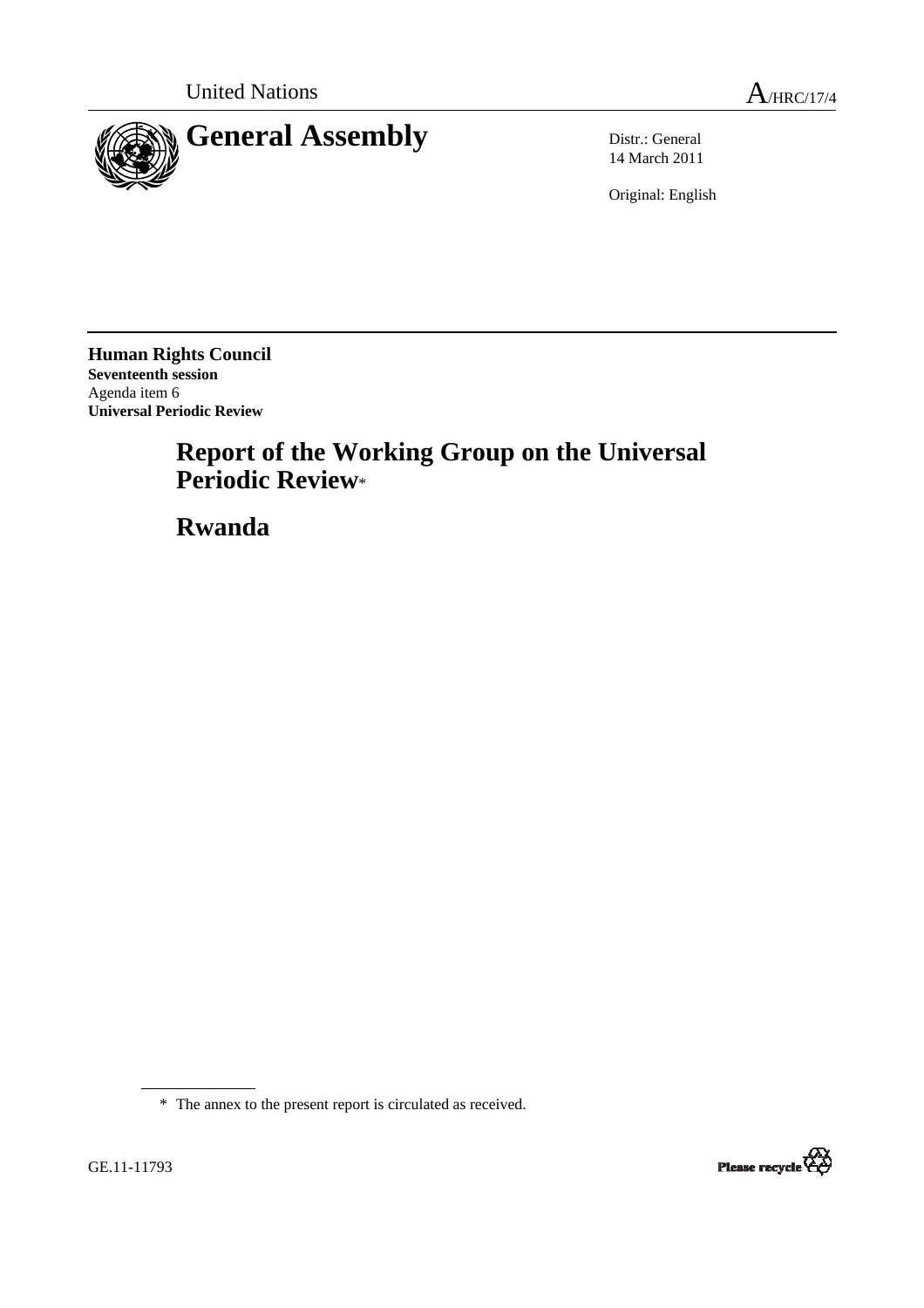# Contents

|       |    | Paragraphs | Page |
|-------|----|------------|------|
|       |    | $1 - 4$    | 3    |
|       |    | $5 - 76$   | 3    |
|       | A. | $5 - 22$   | 3    |
|       | B. | $23 - 76$  | 6    |
| H.    |    | $77 - 83$  | 13   |
| Ш.    |    | 84         | 19   |
| Annex |    |            |      |
|       |    |            |      |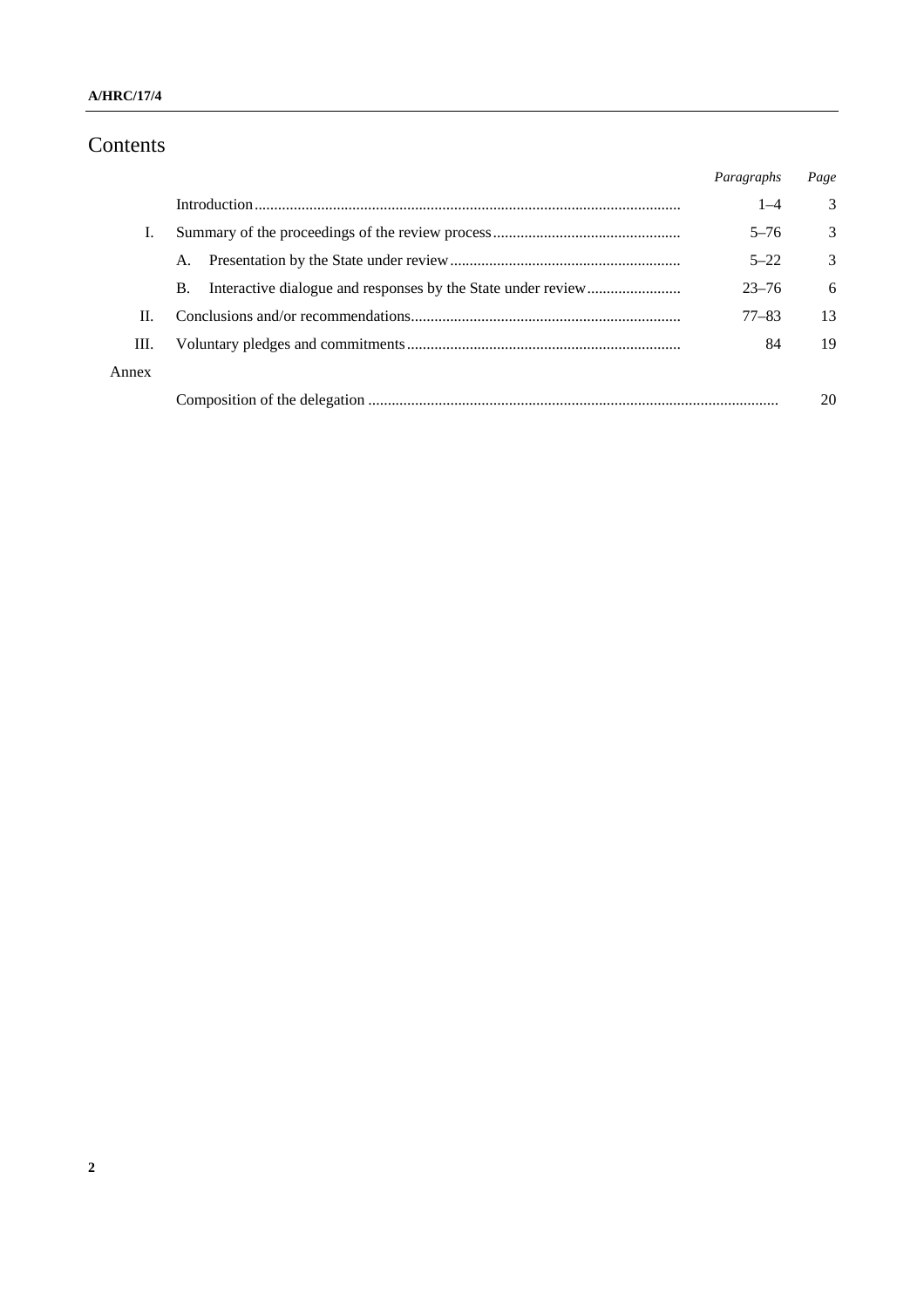## **Introduction**

1. The Working Group on the Universal Periodic Review (UPR), established in accordance with Human Rights Council resolution 5/1 of 18 June 2007, held its tenth session from 24 January to 4 February 2011. The review of Rwanda was held at the 2nd meeting on 24 January 2011. The delegation of Rwanda was headed by the Minister of Justice, the Honourable Tharcisse Karugarama. At its 6th meeting held on 26 January 2011, the Working Group adopted the report on Rwanda.

2. On 21 June 2010, the Human Rights Council selected the following group of rapporteurs (troika) to facilitate the review of Rwanda: Guatemala, Japan and Senegal.

3. In accordance with paragraph 15 of the annex to resolution 5/1, the following documents were issued for the review of Rwanda:

 (a) A national report/written presentation prepared in accordance with paragraph 15 (a) (A/HRC/WG.6/10/RWA/1 and Corr.1);

 (b) A compilation prepared by the Office of the United Nations High Commissioner for Human Rights (OHCHR) in accordance with paragraph 15 (b) (A/HRC/WG.6/10/RWA/2);

 (c) A summary prepared by OHCHR in accordance with paragraph 15 (c) (A/HRC/WG.6/10/RWA/3 and Corr.1).

4. A list of questions prepared in advance by Belgium, Germany, Norway, Slovenia, Canada, the Czech Republic, Ireland, Latvia, the Netherlands, Sweden, Switzerland, and the United Kingdom of Great Britain and Northern Ireland was transmitted to Rwanda through the troika. These questions are available on the extranet of the UPR site.

## **I. Summary of the proceedings of the review process**

#### **A. Presentation by the State under review**

5. The delegation stated that it was with a great sense of humility, pleasure and honour that it was representing Rwanda for its universal periodic review. The national report that was submitted in October 2010 was a product of massive consultations in the country, involving Government ministries, institutions, civil society and all stakeholders in the human rights portfolio. Rwanda is a country that listens to concerns and issues raised by its friends and partners. The delegation thanked all the States which had raised concerns and issues.

6. The delegation stated that Rwanda had ratified most of the human rights instruments under regional and international portfolios. It has also submitted various human rights reports to the relevant Committees at the regional and international levels, and has lifted most of the reservations that had been placed on some of those instruments.

7. The delegation stated that in March 2011, Rwanda would present its report on the International Convention on the Elimination of All Forms of Racial Discrimination (CERD), to be followed by a presentation in June 2011 of the reports on the Optional Protocols to the Convention on the Rights of the Child. Rwanda would also present, as and when the concerned committees set the dates, the report on the International Covenant on Economic, Social and Cultural Rights (ICESCR), as well as its third and fourth reports on the Convention on the Rights of the Child (CRC). Furthermore, other reports, such as the initial reports on the implementation of the Convention Against Torture (CAT), the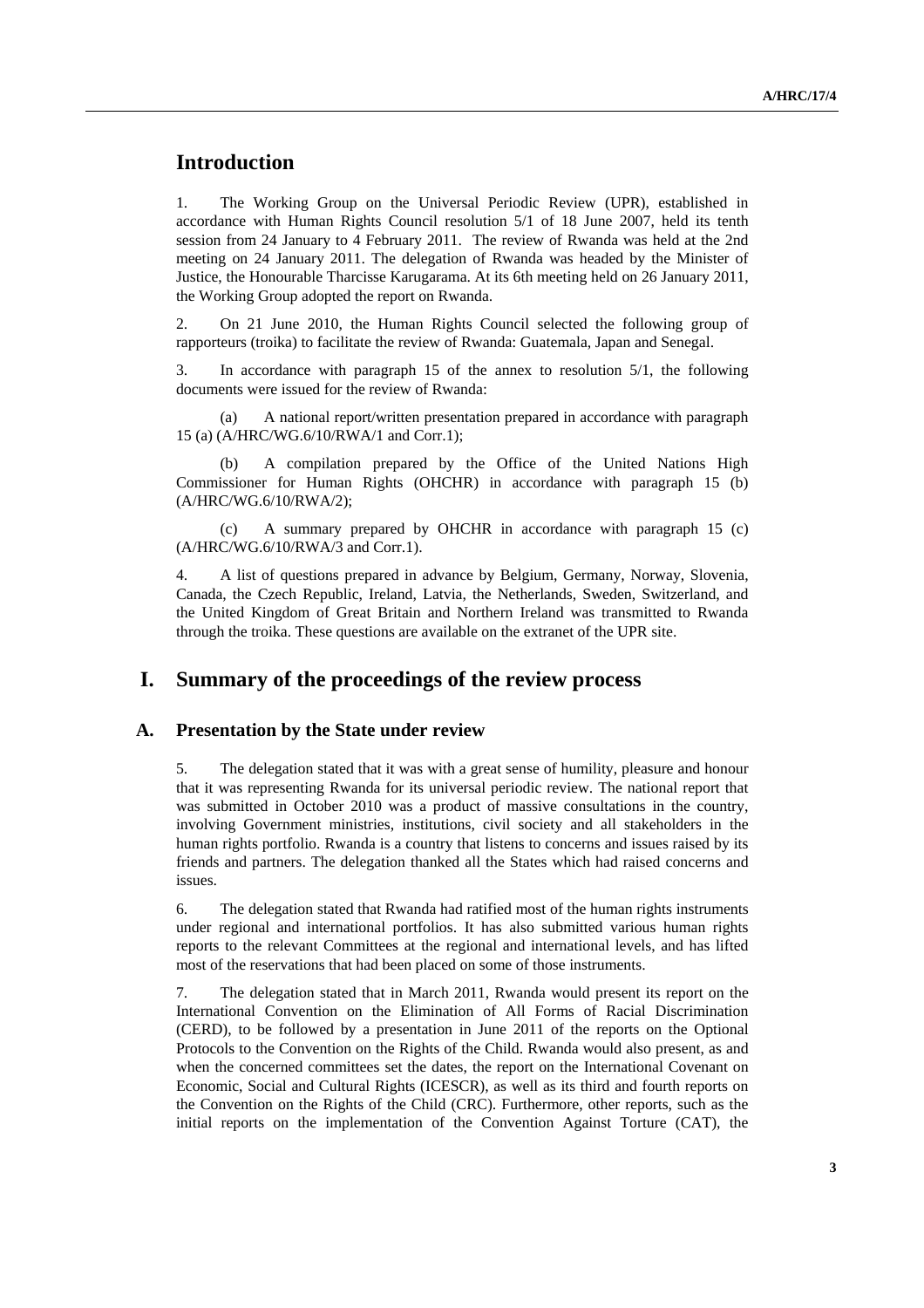International Convention on the Protection of the Rights of All Migrant Workers and Members of Their Families (ICRMW), and the Convention on the Rights of Persons with Disabilities (CRPD), have been submitted to the Rwandan Cabinet for approval, and all will be submitted to the relevant Committees before the end of June 2011.

8. The delegation stated that Rwanda had made constitutional guarantees to the promotion and protection of human rights, the rule of law, good governance, zero tolerance of all forms of corruption, social and political cohesion, and national reconciliation as pillars of its development goals. It has made steady progress since the 1994 genocide and hoped, with support and encouragement from the international community, to even do better in the years to come. The delegation stated that in 1994, Rwanda had no cash economy as all national coffers had been looted, human and physical infrastructure had been destroyed, insecurity was rampant, and there was just death and destruction everywhere. Since then, Rwanda has reconstructed its social, political and economic portfolios, and was now a country of hope for a bright future for its citizens. The delegation thanked all partner States and friends for having been part of this recovery success.

9. The delegation pointed out some of Rwanda's achievements, including the setting up of the National Commission for Human Rights which fulfils the Paris Principles and which has acquired "A" status, the Child Rights Observatory and the Commission for Children's Rights, which was awaiting approval from the Cabinet and would soon be operational, the empowerment of women, which has made Rwanda's women parliamentary representation the first in the world in terms of numbers, the setting up of the Gender Observatory and the Gender Monitoring Office, the National Women's Commission, the National Commission for People with Disabilities, sustained economic growth of 5 to 8.5 per cent over the past 10 years, the setting up and maintaining of the health insurance programme (*mutuelle de santé*), which has enabled every citizen to have health insurance, and the free and compulsory universal Nine-Year Basic Education (9YBE) programme. The delegation stated that plans were under way to raise free universal education from 9 to 12 years.

10. The delegation stated that under the justice portfolio, Rwanda has put in place Access to Justice Bureaux (*maisons d'accès à la justice*) (MAJ) in each of the 30 districts in the country with the aim of providing free legal-aid services to vulnerable people. The Government now allocates national budget funds for the provision of legal aid, a service that was previously only funded by NGOs in the justice sector.

11. The delegation stated that amendments have been made to the Penal Code to provided for alternative sentencing, such as community work (*travaux d'intérêt général*) (TIG) and fines to replace long prison sentences, and financial restitution to replace long prisons term, when financial crimes are involved.

12. The reforms have been made and prison numbers have been reduced drastically, resulting in the closure of four prison facilities. Instead, a children's rehabilitation centre and a modern prison facility with international standards have been set up, and plans are under way to close more prison facilities and build a few modern regional prison facilities that meet international standards. With these policies in place, the delegation believed that by 2015, Rwanda would have the smallest number of prisoners in the region, if not on the entire continent, due mainly to the fact that most of the genocide prisoners sentenced in *gacaca* courts would be reintegrated into their communities after serving their sentences.

13. The delegation stated that while the *gacaca* courts have come under criticism from certain quarters, they have served Rwanda very well: some 1.5 million dossiers have been judged, but today only about 38,000 genocide convicts were in prisons across the country; the rest have been reintegrated into their communities and are living harmoniously with their neighbours. There have not been any revenge killings in the communities, and ex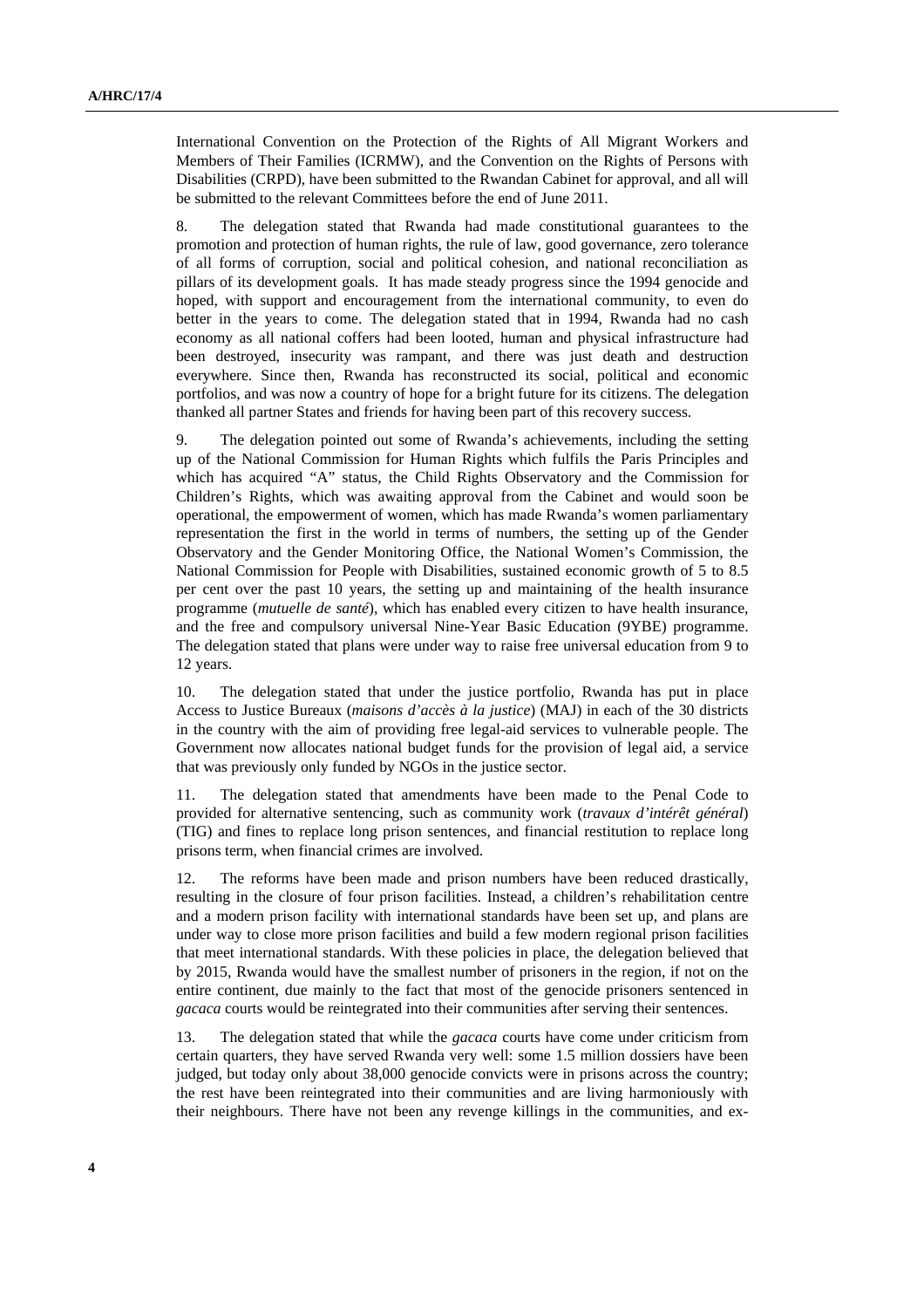convicts are living side by side with their neighbours. The fact that the perpetrators of the genocide are now living side by side with the victims is testimony that unity and reconciliation are possible, and that the *gacaca* courts have played a major role in this context.

14. The delegation stated that recent presidential elections, coupled with steady economic growth and effective social policy interventions were testimony that Rwanda was coming to grips with its past, and that reconciliation and social cohesion are possible.

15. The delegation referred to the advance questions and stated with regard to the Genocide Ideology Law, that Rwandans knew genocide better than anyone else and had legitimate responsibility to prevent its reoccurrence by all means. The genocide took place on the basis of the ideology on which it was founded. It was a big issue for Rwanda and had to be addressed using all means possible, including the institution of an appropriate legal regime. It felt that the ideology of genocide was a real threat that could potentially undo the achievements that Rwanda has made in the last 16 years. The delegation stated that Rwanda had agreed to review the Genocide Ideology Law because of the issues it has raised. A national group was therefore commissioned, foreign experts were consulted, and comments and input were sought from human rights groups and other interested parties.

16. Regarding the issue of political space, the delegation stated that Rwandans needed to enjoy home-grown democracy, nurtured and developed in Rwanda by Rwandans, and not one that was made or imported from North America, Europe or Asia. It stated that there were 10 registered political parties and that in order to be registered, a party must meet the criteria defined by law.

17. The delegation stated that successful presidential, parliamentary and local elections have been held. National, regional and international observers were invited to observe the elections, and according to their reports, the elections generally reflected the will of the people of Rwanda. While the elections may not have been perfect, improvements could and would be made in the future.

18. The delegation stated, with regard to media freedom, that the media in Rwanda did not have a track record for good conduct. On the contrary it has been associated with inciting violence, hate campaigns and inciting the Rwandan people to committing genocide. The delegation stated that it needed to create a media that was responsible, and that Rwanda was committed to media freedom. In 1997, there was only one radio station; today there are 19. In 2003, Rwanda had 15 newspapers; today there are 57. The country also boasts the Great Lakes Media Center, and the School of Journalism and Communication aimed at improving the quality of the role of the media in the country's governance. The delegation stated that the Media Law was under review to address some of the concerns that have been raised.

19. The delegation stated that some of the questions raised had been overridden by events, and that if no response had been provided it was because the questions were no longer issues. The States that posed the questions have been informally advised about the status of things on the ground.

20. The delegation stated that legislation was in place outlawing discrimination of any kind, and that it was a serious offence under national law. The question of the Batwa has been aggressively addressed, and it was expected that by 2020 they would be at parity with all other Rwandans. The question of solitary confinement, that was misunderstood, has been addressed by legislative reform and amendments. With regard to disappearances between 1990 and 2003, investigation will continue until all avenues have been exhausted.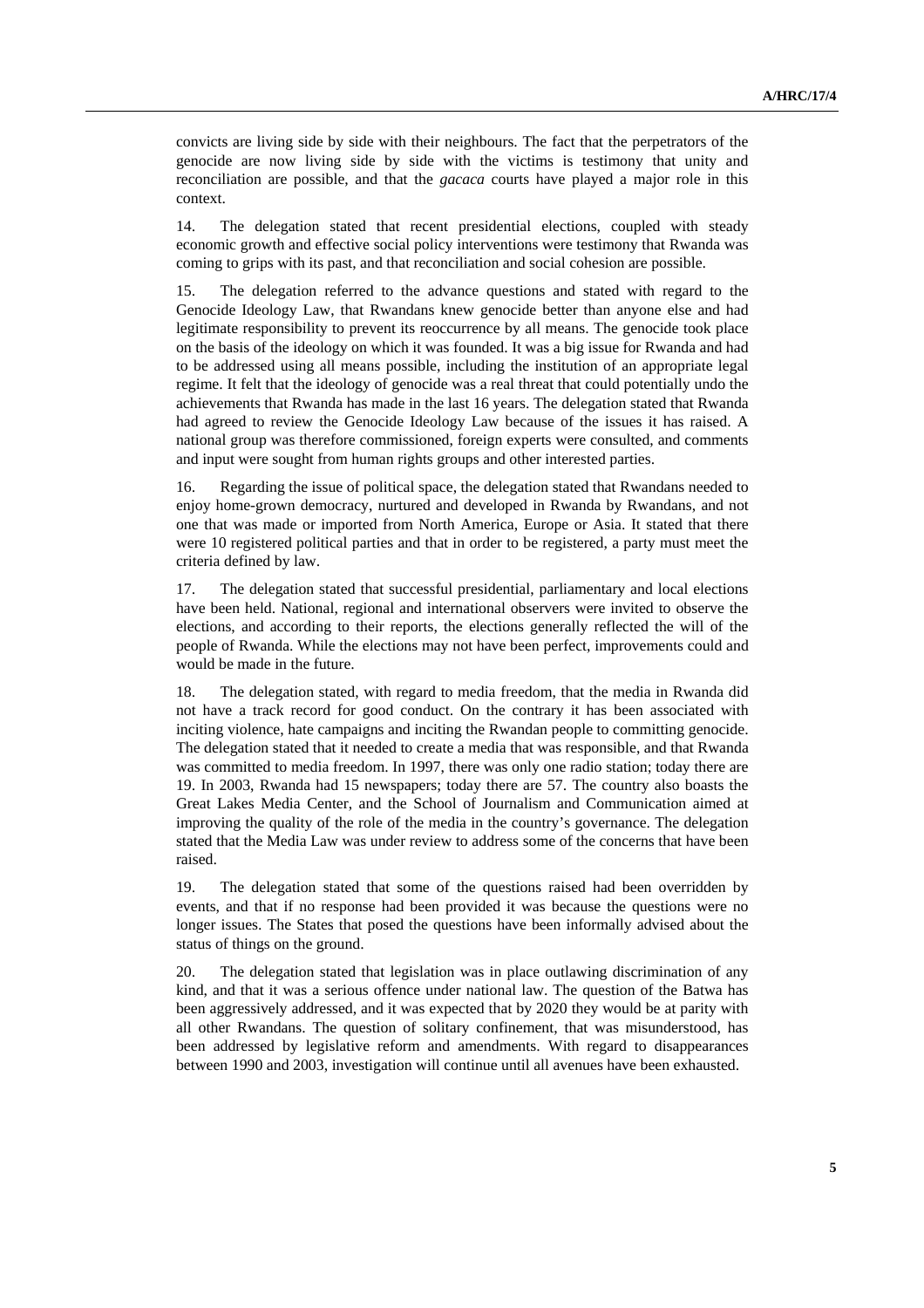21. The delegation stated that Rwanda did not recruit child soldiers. There were no armed groups in Rwanda therefore the issue of armed groups recruiting child soldiers in Rwanda does not arise.

22. In conclusion, the delegation pledged Rwanda's determination to continue to build a democratic society and to play its role in all international engagements in which it may be called upon to serve.

#### **B. Interactive dialogue and responses by the State under review**

23. During the interactive dialogue, 48 delegations made statements. Statements which could not be delivered during the interactive dialogue due to time constraints have been posted on the extranet of the UPR site, if available.<sup>1</sup> Many delegations commended Rwanda for its level of participation in the process, and for its consultative approach in the preparation of its national report. Recommendations made during the dialogue can be found in section II of the present report.

24. Algeria praised Rwanda's reconciliation efforts, launched since 2002, and its efforts to promote economic, social and cultural rights. It noted Rwanda's Vision 2020 plan and Poverty Reduction Strategy and applauded Rwanda's efforts to achieve the Millennium Development Goals (MDGs). It made recommendations.

25. Egypt noted Rwanda's recovery since the 1994 genocide, and also took note of Rwanda's efforts in a number of areas, including addressing socio-economic challenges. Egypt also noted that Rwanda was on track to achieving the MDGs. Egypt commended Rwanda for its commitment to protect the rights of women, as well as for making protection of children's rights a priority. It called upon the international community to extend the necessary assistance to Rwanda. Egypt made recommendations.

26. China noted with appreciation the adoption of Rwanda's Vision 2020 plan, as well as its Poverty Reduction Strategy. It commended Rwanda for the progress made in poverty reduction, medical and health services, and education. China acknowledged the challenges and difficulties faced by Rwanda, and expressed its confidence in Rwanda's progress. China made recommendations.

27. Japan noted with appreciation Rwanda's achievements in post-conflict recovery, economic development and good governance. It noted with concern the discriminatory traditional practices against women in the family and in society, as well as the restrictions on freedom of expression, participation in political processes, and the media. Japan made recommendations.

28. Morocco welcomed the achievements of the National Unity and Reconciliation Commission that put Rwanda on the path of peace. It praised the central role given to the promotion and protection of human rights after the impact of the tragic events of 1994. Morocco noted with appreciation Rwanda's progress towards attaining the objectives of the MDGs by 2015, and in the field of health, education and protection of vulnerable groups, especially women. Morocco mentioned that Rwanda had the world record for the highest number of women in Parliament. It made recommendations.

29. Brazil stated that, despite the atrocities committed, Rwanda has managed to rebuild its society and move towards reconciliation. Brazil acknowledged the progress made in the

<sup>&</sup>lt;sup>1</sup> The countries which could not take the floor were Angola, Argentina, the Congo, Costa Rica, Ireland, Israel, Kenya, Latvia, Mali, Mauritius, Mexico, Norway, Saudi Arabia, Senegal, Uganda and Uruguay.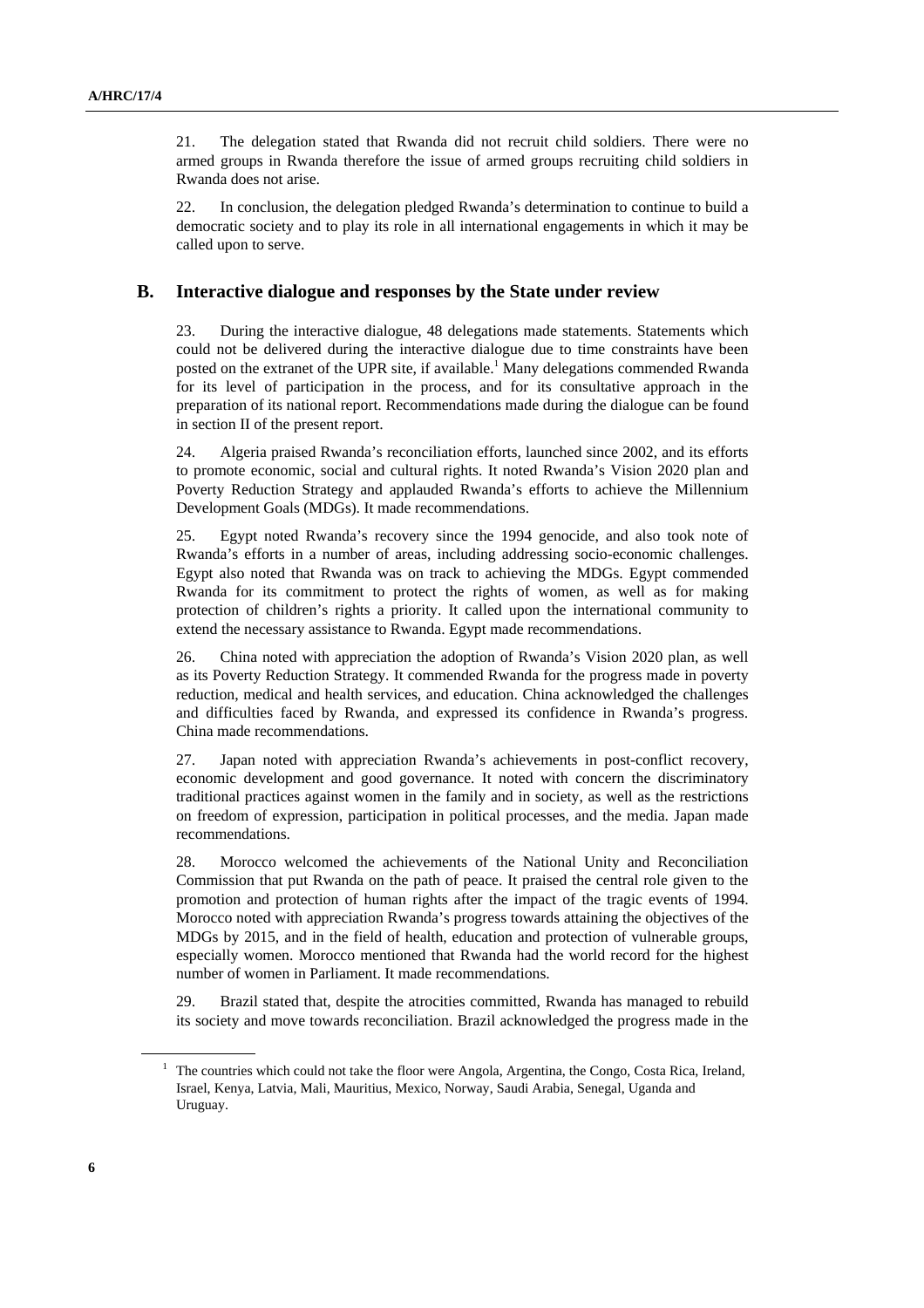advancement of the rule of law, abolition of the death penalty, achievement of most of the MDGs, increase in per capita GDP, decrease in maternal mortality, and participation of women in Parliament. Brazil mentioned the challenges faced by Rwanda, such as violence against women and children, and intimidations against human rights defenders. Brazil made recommendations.

30. Slovenia commended Rwanda for its active engagement in the field of human rights at the regional and international level. It recognized Rwanda's leading role in the region and the positive developments regarding the participation of women in politics. It further commended the abolition of the death penalty in 2007. Slovenia encouraged Rwanda to maintain its constructive self-critical attitude, and shared the concern of the Committee on the Rights of the Child about reports of recruitment of children below the age of 15. Slovenia made recommendations.

31. Singapore recognized the challenges faced by Rwanda, particularly in rebuilding the fabric of its society after the 1994 genocide. It noted that Rwanda guaranteed freedom of expression, while safeguarding against its abuse, and that it had established the Media Council to promote media freedom and responsibility. Singapore commended Rwanda for the programmes aimed at maternal and child health, and universal primary education. It made recommendations.

32. Hungary commended Rwanda's achievements, including the abolition of the death penalty, adoption of programmes targeting socio-economic transformation, and acquisition of "A" status for its National Commission for Human Rights. Hungary was concerned about violence against children, including domestic violence and recruitment into armed forces. It recognized Rwanda's achievements in the field of gender equality, but raised concerns regarding the persistence of patriarchal stereotypes which resulted in violations against women's rights, and the absence of legislation on sexual harassment. Hungary made recommendations.

33. Nepal noted with appreciation Rwanda's initiatives in human rights protection, including through the strengthening of the National Commission for Human Rights, the establishment of the Ombudsman office, and the implementation of the Vision 2020 plan and the Economic Development and Poverty Reduction Strategy. It also praised Rwanda's progress in the health sector, and women's representation in decision-making. Nepal urged the international community to support Rwanda in its initiatives by facilitating technical assistance and capacity-building. It encouraged Rwanda to take further initiatives towards protecting the rights of marginalized and vulnerable groups, and ending gender-based violence.

34. Switzerland welcomed the abolition of the death penalty and the ratification of the Second Optional Protocol to the International Covenant on Civil and Political Rights (ICCPR-OP 2), and noted with appreciation the high representation of women in Parliament. Switzerland referred to Rwanda's progress in the field of economic, social and cultural rights and made recommendations

35. Turkey acknowledged Rwanda's efforts in advancing human rights and commended Rwanda's policy on compulsory education, in particular with regard to girls, and the high level of representation of women in Parliament. Turkey referred to Rwanda's priority to obtain more investments in rural areas so as to reduce extreme poverty, and called on the international community to assist Rwanda. Turkey requested information on the administration of justice at the communal level, and made a recommendation.

36. Spain welcomed the abolition of the death penalty in 2007, and attached great importance to the protection of civil and political rights as a prerequisite for pursuing social and sustainable development. Spain made recommendations.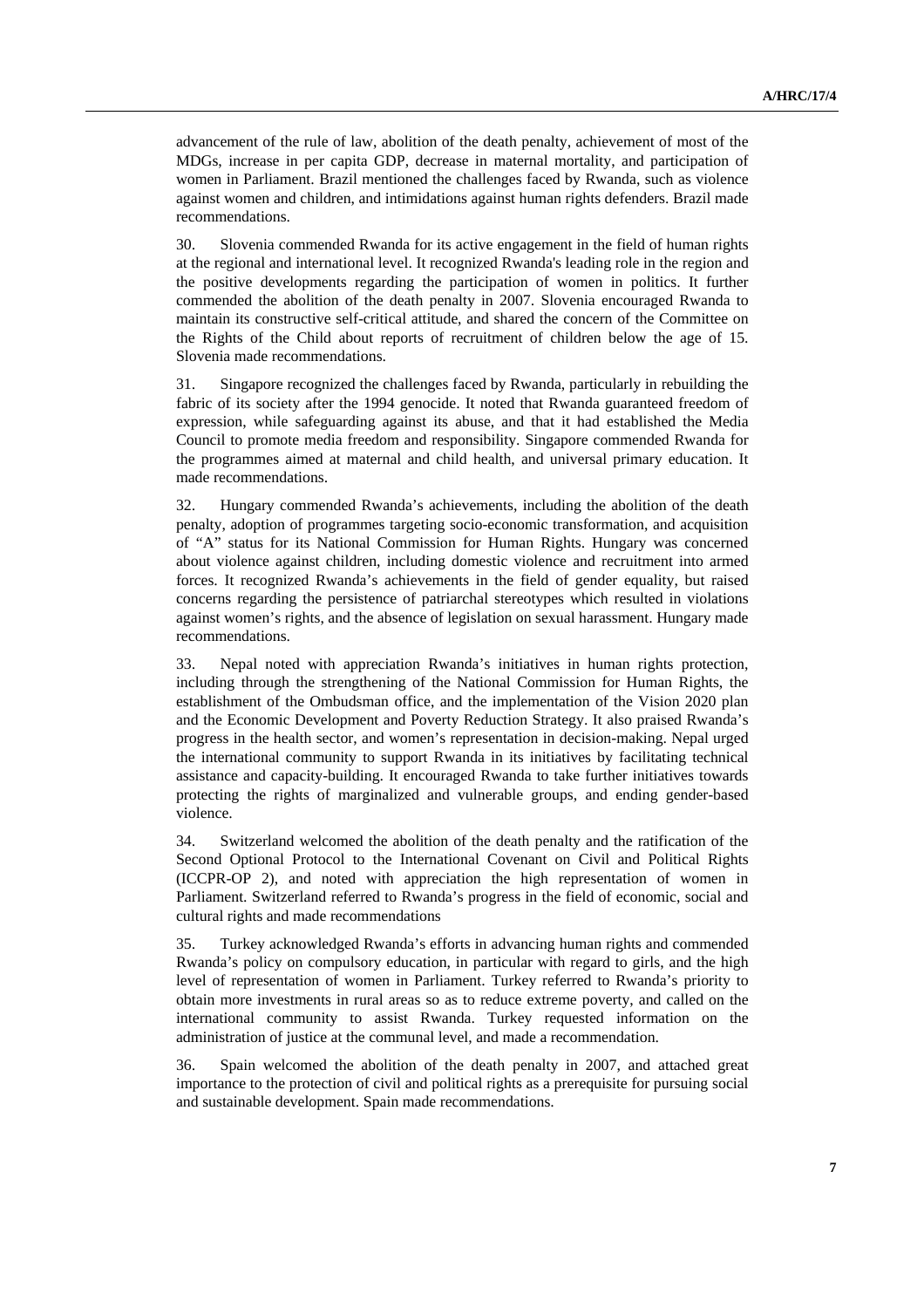37. Nigeria welcomed Rwanda's efforts to consolidate peace and stability through the enactment of various laws, and the establishment of the National Commission for the Fight Against Genocide. It noted with appreciation the progress made in access to education and health, and respect for the rights of women, children, and persons with disabilities. Nigeria recognized various challenges and constraints hindering Rwanda's efforts in protecting human rights and attaining the MDGs. It made a recommendation.

38. Austria commended Rwanda for the developments in the protection of social and economic rights, and the progress made in fighting corruption, as well as for the abolishment of the death penalty, and the reform of the justice sector. It was concerned, however, about prison overcrowding, the lack of separation of pretrial detainees and convicted offenders, the length of pretrial detention, and the limited possibilities for rehabilitation in the area of juvenile justice. Austria requested information on measures taken to address these concerns. Austria was also concerned about restrictions imposed on the press and journalists under the 2009 Media Law, and requested information on measures envisaged to tackle those problems. Austria made recommendations.

39. India commended Rwanda for its efforts to reshape a new and inclusive society. India referred to Rwanda's A-status national human rights commission and its cooperation with the African Peer Review Mechanism and the International Criminal Tribunal for Rwanda. It requested Rwanda to provide more information on food insecurity, internal displacement, deforestation and declining agricultural productivity.

40. Cambodia noted with appreciation the efforts and progress made by Rwanda to develop programs aimed at social and economic transformation, including Vision 2020 and the Economic Development and Poverty Reduction Strategy. It recognized the challenges that Rwanda faced, and the efforts needed to ensure long-lasting peace and stability and to advance democracy. Cambodia made recommendations.

41. Mauritania noted with appreciation Rwanda's commitment to protecting human rights, as well as the measures taken, such as the creation of an advisory council for governance and a task force for the preparation of reports to the treaty bodies. Mauritania commended Rwanda for the adoption of its Vision 2020 plan and Poverty Reduction Strategy, and for its commitment to achieving most of the MDGs before 2015. Mauritania highlighted Rwanda's achievements in promoting gender equality, including the high representation of women in Parliament. It also referred to Rwanda's main challenges, such as demographic growth, and made a recommendation.

42. The Republic of Moldova noted that despite measures taken to combat violence against women, various forms of violence against women still existed. It referred to the observations of the Human Rights Committee with regard to discrimination against women, especially in the Civil Code and the Family Code. The Republic of Moldova made recommendations.

43. Niger welcomed the participatory approach to the preparation of the national report. It noted with appreciation Rwanda's efforts to shape a new and inclusive society, free of discrimination. Niger also appreciated the adoption of policies in the area of health, education and agriculture, and the introduction of the new law on equal representation of women in decision-making. Niger made recommendations.

44. Canada underlined Rwanda's achievements in post-conflict reconstruction, its promotion of women's rights and the improvement in access to education and health. Canada expressed concerns about the restrictions imposed by the Media Law on freedom of expression, the scope of the Genocide Ideology Law and its possible misinterpretation and abuse, the allegations of manipulation in the registration of political parties, and the alleged political interferences in the administration of justice. Canada welcomed the efforts made to review the law governing NGOs, and made recommendations.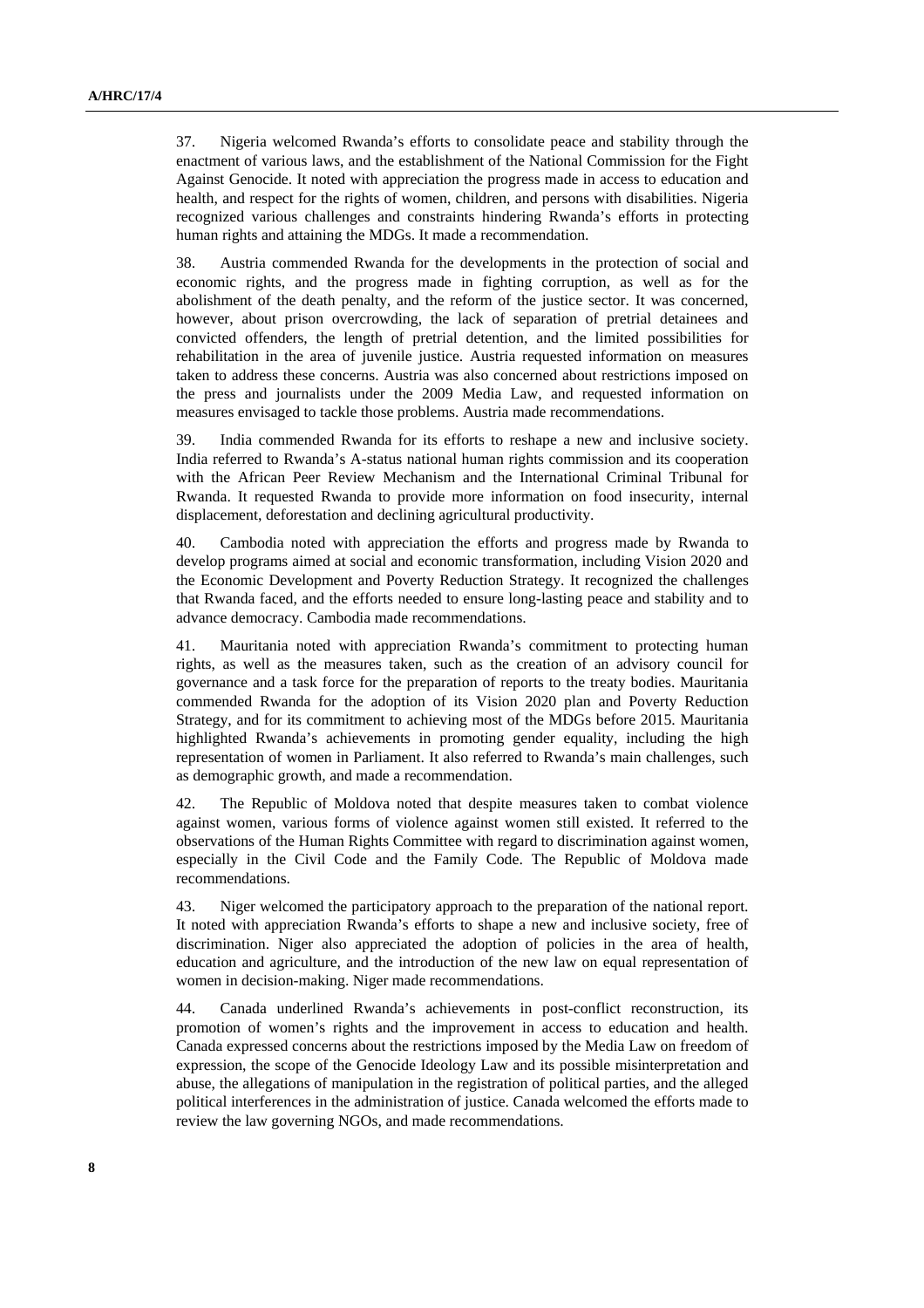45. South Africa welcomed Rwanda's initiatives to enhance the protection of women's rights, and encouraged Rwanda to continue its efforts to ensure that women enjoyed equality and were not subject to any forms of discrimination. It also welcomed Rwanda's progress towards achieving the MDGs, which would assist in human rights protection. South Africa made recommendations.

46. Belgium noted with satisfaction the ratification of the Optional Protocol to the ICCPR (ICCPR-OP 1). It noted the positive steps undertaken, including the National Dialogue on Media, and enquired about the measures undertaken to guarantee the independence of the Media High Council. Belgium made recommendations.

47. The Republic of Korea acknowledged the progress made by Rwanda in the promotion of human rights. It welcomed the fact that Rwanda had withdrawn its reservations to international human rights treaties, and that the latter had precedence over domestic laws. The Republic of Korea commended Rwanda for introducing free and compulsory education, and for taking steps towards achieving gender equality. It noted the education gap between boys and girls, and requested information about measures taken to address this issue. The Republic of Korea made recommendations.

48. Indonesia commended Rwanda for its efforts to ensure that human rights protection remained a priority. It noted the establishment of the independent, A-status National Commission for Human Rights as an important step, and called for Rwanda to ensure that the Commission is provided with the necessary financial resources to fulfil its mandate. Indonesia made recommendations.

49. Mozambique took note of the economic and social developments achieved by Rwanda, its efforts to eradicate extreme poverty and hunger, guarantees for universal primary education and environmental sustainability, promotion of gender equality and the empowerment of women. It noted that Rwanda had introduced universal primary education and has been implementing the One Laptop Per Child programme with a view to disseminating the use of and proficiency in computers in primary school. Mozambique encouraged Rwanda to continue with the programmes related to reconciliation and economic development.

50. Azerbaijan commended Rwanda's commitment to human rights protection and the positive changes in society. It noted with interest the measures taken to fight discrimination and to improve the enjoyment of human rights, such as the right to health, education, and social protection. Azerbaijan further commended the establishment of the A-status national human rights commission, the Gender Monitoring Office, and the National Unity and Reconciliation Commission. It welcomed Rwanda's achievement of the MDGs ahead of time and requested information on measures adopted to explicitly prohibit discrimination against women. Azerbaijan made recommendations.

51. France expressed concerns about the following topics: the situation of forced disappearances, freedom of association, pressure and threats against journalists. It requested further information on the murder that occurred on 10 July 2010. France made recommendations.

52. Malaysia noted with appreciation the progress achieved in social and economic development as well as Rwanda's endeavour to shape a new and inclusive society that rejects historical bias and discrimination. It also appreciated Rwanda's engagement with the United Nations human rights mechanisms and OHCHR in its efforts to improve the human rights situation. Malaysia made recommendations.

53. The United Kingdom of Great Britain and Northern Ireland commended Rwanda for the progress made since the 1994 genocide. While welcoming the abolition of the death penalty, it expressed concerned over its replacement by life imprisonment in solitary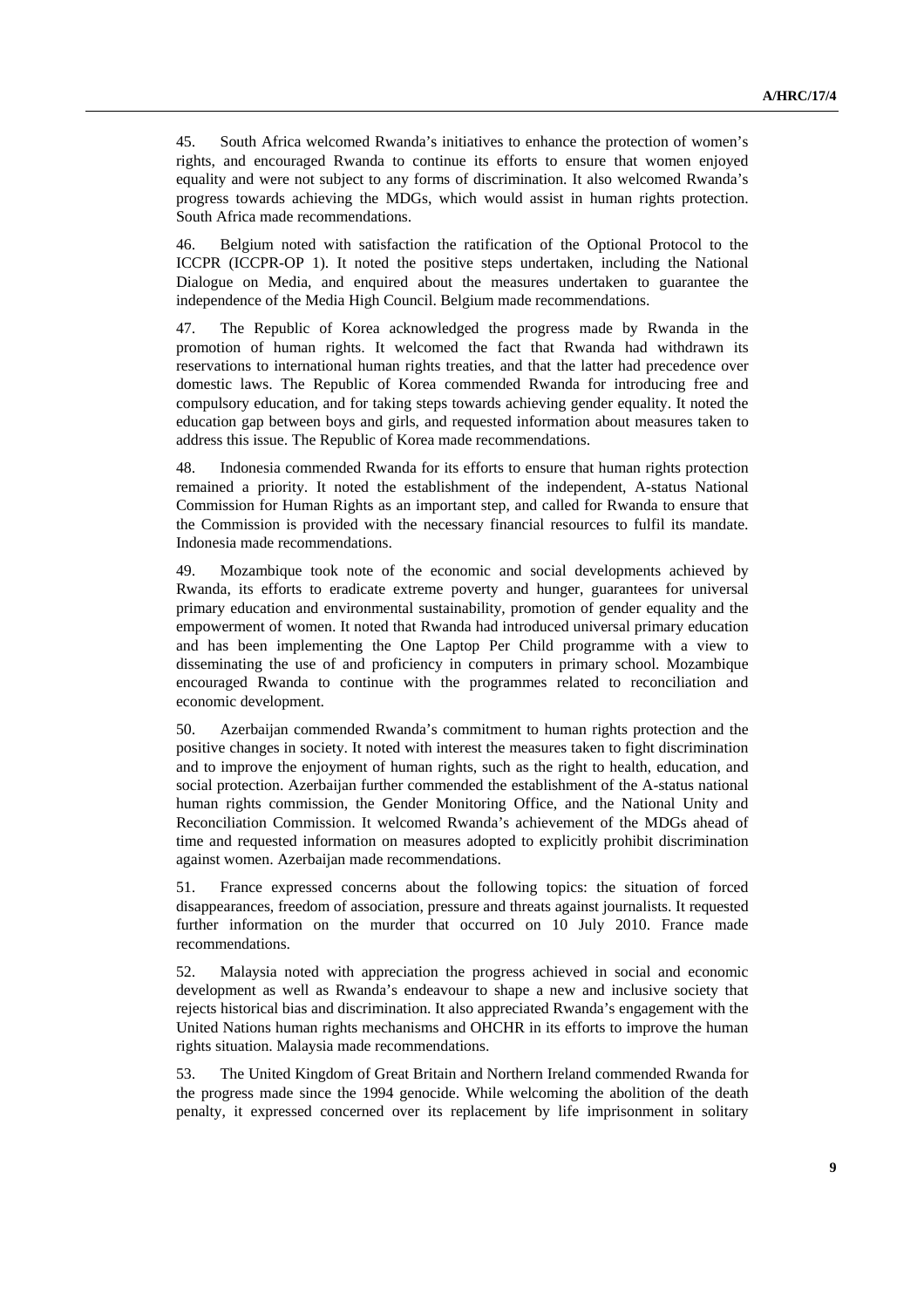confinement. The United Kingdom noted achievements towards reconciliation, but was concerned about the lack of qualified practitioners, the impartiality of judges and the rights of the accused. While welcoming the 2010 presidential elections, the United Kingdom was concerned that opposition parties had been unable to register, and about reports of intimidation of the opposition. It requested information about measures taken to guarantee democratic elections in 2011. It was also concerned about restrictions on freedom of expression. The United Kingdom made recommendations.

54. Germany referred to the freedom of association for political parties and their mandatory registration with the police, and requested further information on this topic. It also referred to the threats against journalists who criticized the Government. Germany made recommendations.

55. Burkina Faso appreciated Rwanda's efforts in the area of development, human rights, democracy and culture of peace, as well as progress in the formation of a legal and institutional framework regarding human rights. It praised Rwanda for its cooperation with the international community, including Rwanda's withdrawal of all reservations to international human rights treaties, and the submission of reports due to the treaty bodies. Burkina Faso made recommendations.

56. Slovakia underlined the challenges faced by Rwanda due to the heritage of genocide. It commended Rwanda for having ratified most of the human rights treaties, abolishing the death penalty, and the A-status accreditation of its National Commission for Human Rights. Slovakia made recommendations.

57. Ghana commended Rwanda for its initiatives to address issues relating to the promotion of peace, justice and reconciliation, and for the high female representation in the Government, the Supreme Court and Parliament. Ghana noted Rwanda's development in maternal and child health care, and enquired about the impact of the One Laptop Per Child policy. It urged Rwanda to implement the recommendation of the Committee on the Rights of the Child to investigate child abuse.

58. The United States of America expressed concern about the lack of progress in allowing the media to speak freely without fear of punishment, and that the 2009 Media Law impeded the development of free media. It welcomed the adoption of a human rights policy and a national action plan for human rights protection. However, it noted that the Government had engaged in harassment of human rights defenders and journalists, and imposed burdensome NGO registration requirements. The United States noted that Rwanda had rebuilt its judicial system, but remained concerned over reports of political interference in the judiciary. It also expressed concern about unfair trials and lack of judicial independence. The United States made recommendations.

59. Chad commended Rwanda's engagement with human rights, as demonstrated by the ratification of several human rights instruments, the incorporation of these treaties into domestic law, and the submission of reports to the treaty bodies. Chad noted with satisfaction the government's engagement in the reconstruction of the country, the emphasis placed on the rule of law, respect for human rights, national reconciliation and unity, as well as the objective to make Rwanda a middle-income country by 2020. Chad made a recommendation.

60. Poland commended Rwanda for the recent developments in the field of human rights, including the establishment of the Gender Monitoring Office. It noted with appreciation the achievements made in post-conflict resolution. Poland referred to the findings of the Committee on the Rights of the Child, the Committee on the Elimination of Racial Discrimination and the Human Rights Committee, and made recommendations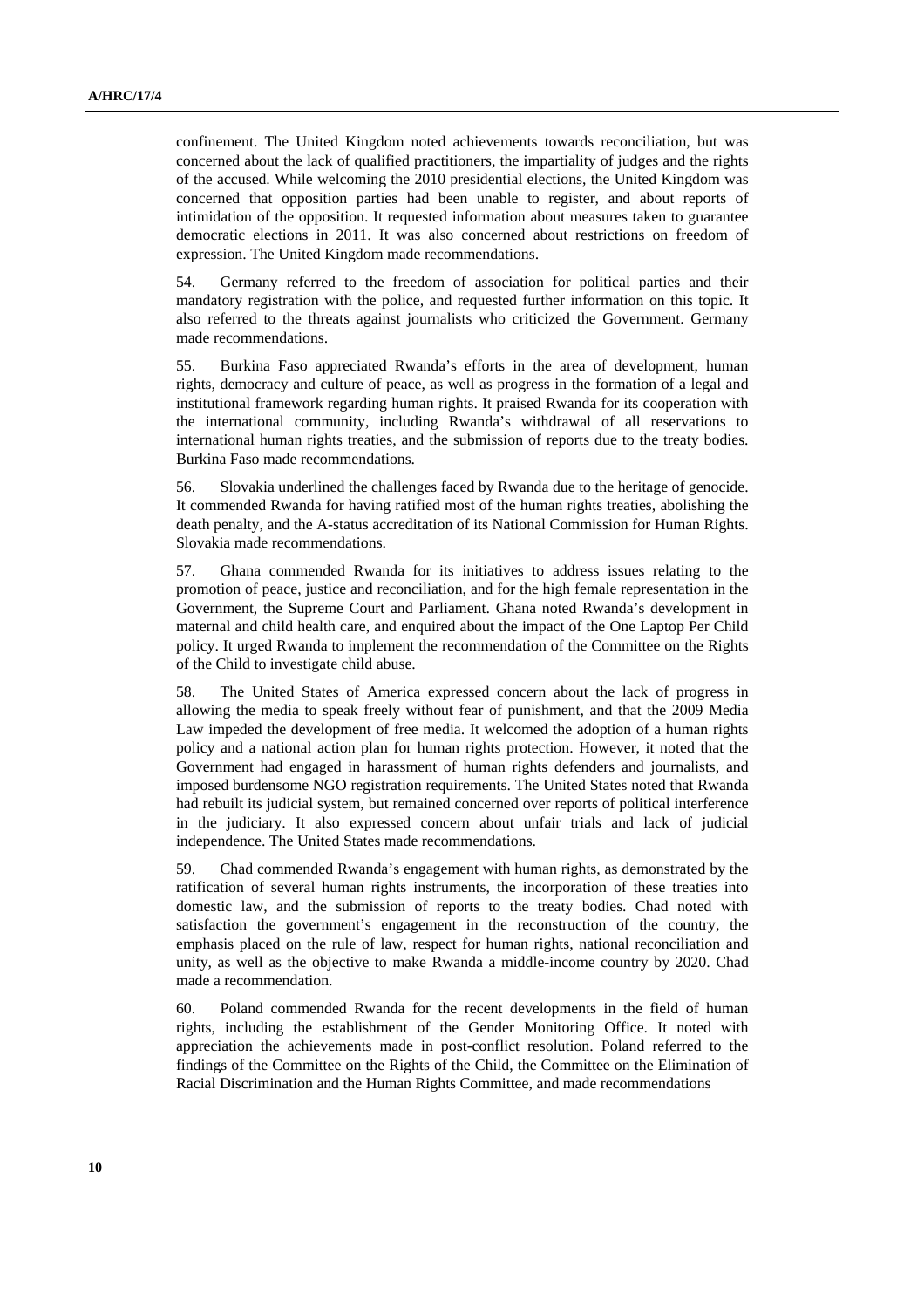61. Maldives noted with appreciation the participatory approach to the preparation of the national report, and asked Rwanda to expand on the participation of the civil society in the preparation of the report. Maldives commended Rwanda for the progress achieved with regard to gender equality in decision-making. However, it noted that the prevalence of poverty and unemployment was higher among women, and enquired about the steps taken to address the situation. Maldives made recommendations.

62. Italy commended Rwanda for the abolition of the death penalty, and ratification of ICCPR-OP 2. However, it was concerned about the replacement of the death penalty by life imprisonment in solitary confinement. It was also concerned about restrictions to the freedom of expression under article 34 of the Constitution, and the 2008 Genocide Ideology Law, as well as by the situation of journalists and the media. Italy made recommendations.

63. Sri Lanka appreciated Rwanda's efforts to engage in the review process. Sri Lanka commended the rebuilding process in Rwanda following the unfortunate events of 1994. It also referred to the increased GDP in 2008 as a way to strengthen the democratic process. Sri Lanka welcomed the measures taken to initiate sectoral policies and further encouraged development in the health sector and full access to health care. Sri Lanka made a recommendation.

64. Burundi commended Rwanda's efforts in the social and economic areas, including the introduction of universal primary education. It noted with satisfaction the progress towards attaining the MDGs, including in the area of health, and the adoption of the Vision 2020 plan and policies on good governance and on combating corruption. Burundi noted that Rwanda had made progress in protecting the rights of women, including the high level of representation of women in Parliament and judiciary. It called upon the international community to provide Rwanda with further support for programmes aimed at social and economic development and the protection of human rights. Burundi made a recommendation.

65. Chile acknowledged Rwanda's efforts to prevent the impunity of acts of genocide and other human rights violations. It noted the efforts made in reconstruction, and the adoption of the Vision 2020 long-term development strategy for the advancement of all Rwandans. The measures taken to improve access to social services and the health sector are tangible examples of this strategy. Chile also acknowledged the challenges faced by Rwanda, and made recommendations.

66. The Netherlands noted with appreciation the positive steps taken by Rwanda – against a complex historical background – to promote and protect human rights, in particular the establishment of the A-status National Commission for Human Rights. It expressed concern about the possible negative effect that the Genocide Ideology Law could have on freedom of expression, association and peaceful assembly. It also noted with concern the issues regarding the registration of political parties. Finally it commended the ratification of ICCPR-OP 2, and encouraged the ratification of the Rome Statute. The Netherlands made recommendations.

67. Botswana welcomed the measures taken by Rwanda with regard to human rights, including the adoption of the Vision 2020 development plan, the national programme for the economic empowerment of the poor, and the establishment of the Access to Justice Bureaux and the National Dialogue Council. It made recommendations.

68. Ethiopia commended the progress made by Rwanda since 1994, and praised it as Africa's most dynamic and fastest-growing economy. It highlighted the achievements in addressing impunity, women empowerment, improvements in education, health and social services, and the promotion of information technology. It also praised the Vision 2020 plan and made a recommendation.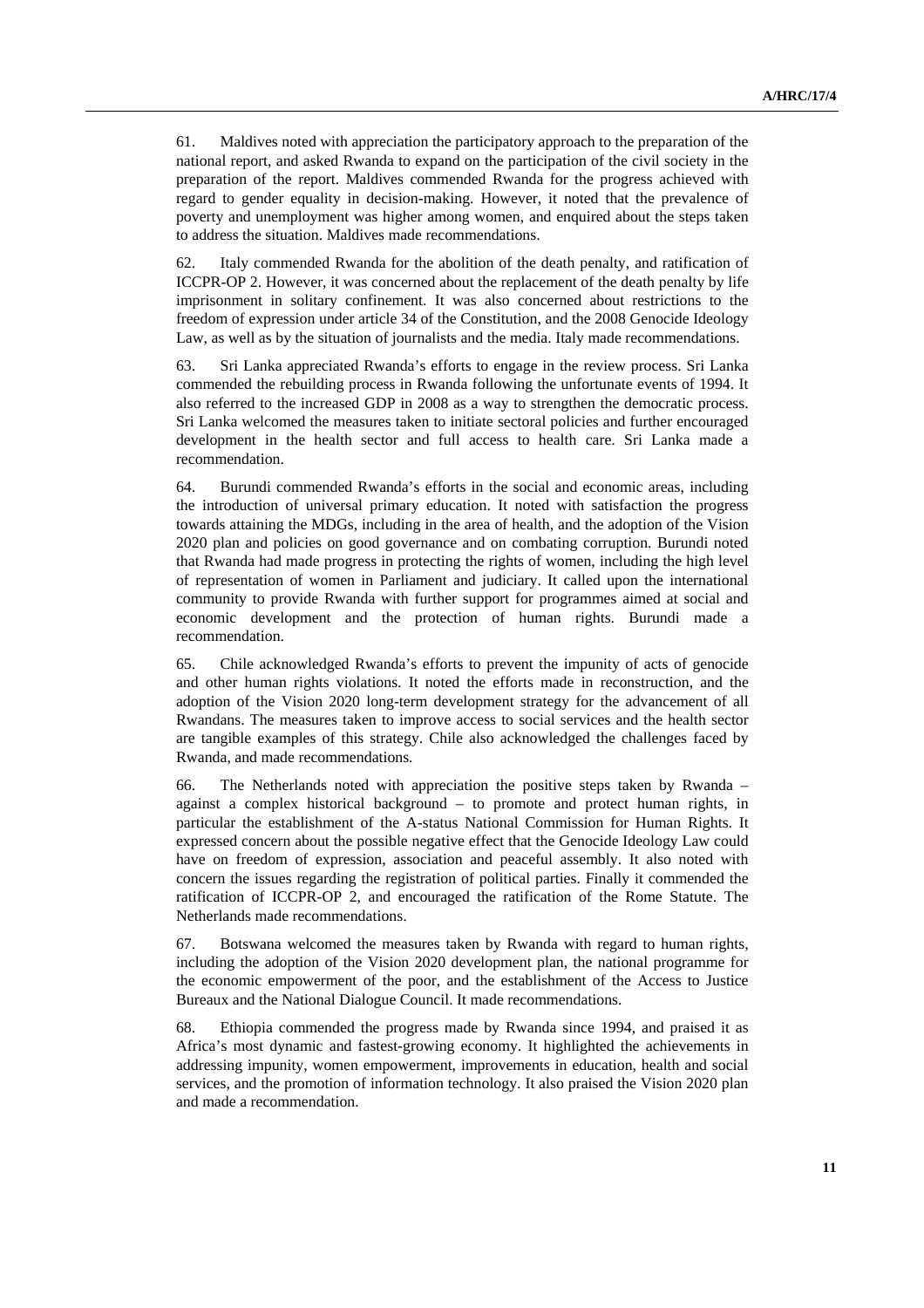69. Australia commended Rwanda for its progress in literacy, reducing gender gaps in enrolments, and reducing maternal and child mortality. It commended Rwanda for its efforts in increasing the participation of women in Parliament, and for preventing the spread of HIV/AIDS. Australia praised the abolition of the death penalty, but raised concern about the Genocide Ideology Law and the role of the *gacaca* courts in the judicial system. Australia made recommendations.

70. Cuba highlighted Rwanda's progress in human rights promotion, and referred to the measures taken to counteract international exploitation, which was the main cause of the underdevelopment of Rwandans. It referred to Rwanda's main challenges: high demographic growth and the lack of resources to tackle extreme poverty. Cuba congratulated Rwanda for moving towards the achievement of most of the MDGs before 2015. Cuba highlighted the Vision 2020 plan as well as several sectoral policies, and made recommendations.

71. Sweden welcomed the efforts and developments made in a number of areas, including in the social and economic fields. It referred to information that human rights work remained controlled and that journalists were closely monitored by the authorities. It asked Rwanda to expand on the actions that have been taken to promote and protect the right to freedom of expression, press and association. Sweden noted that although the legislation provided for safeguards against arbitrary arrest and detention, security forces reportedly arrested and detained persons arbitrarily and without due process. It made recommendations.

72. The delegation stated that Rwanda would examine in detail the recommendations and issues raised by the Member States, some of which have already been addressed. It expressed regret that some of the issues raised were based on inaccurate information: human trafficking, recruitment of children into armed groups, imprisonment in solitary confinement were not issues in Rwanda. Regarding the latter, the delegation explained that the confusion arose because Rwanda had put in place special prisons for the transfer of detainees from the International Criminal Tribunal for Rwanda. In 2008, a review was carried out and the terminology in use is "room of sufficient size and facilities".

73. Regarding the *gacaca* courts, the delegation explained that the mechanism had dealt with millions of files in a short period of time, and had reconciled people and brought them into the community. Regarding women's rights, Rwanda emphasized that one of its priorities was the promotion of gender equality. Laws have been amended to provide equal opportunities for men and women, and children's rights have been promoted.

74. The delegation explained that the National Commission for Human Rights was an independent institution based on the Paris Principles, and its members represented the different sectors of society. Regarding the budget of the Commission, Rwanda indicated that the State provided 1.6 million dollars each year, and that the Commission also received funds from various donors.

75. The delegation also explained the joint governance assessment process, by which the Government, along with development partners, regularly identifies progress made, as well as the challenges and obstacles ahead, and formulates recommendations. The mechanism has clear principles and indicators and a clear framework, and concentrates on evidencebased assessment. Civil society organizations and the private sector also participate in the process. Rwanda emphasizes a consensual model of participatory democracy. Participation in public policymaking has been institutionalized through the Governance Advisory Council. Rwanda has already begun implementing various recommendations, including a public-policy dialogue on the Media Law. The access to information bill is another example of this inclusive dialogue.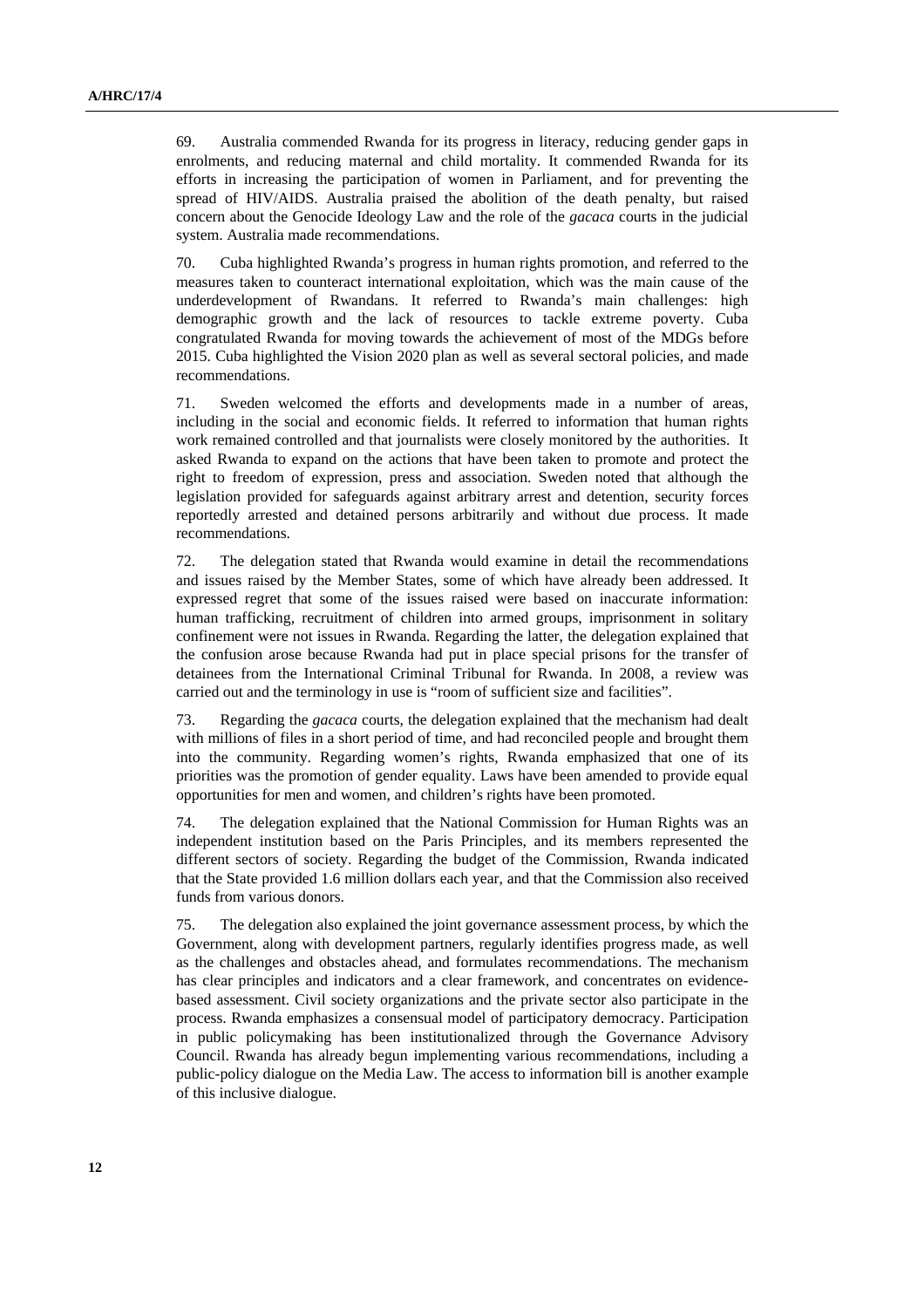76. Rwanda expressed its willingness to receive a visit from Special Rapporteurs and indicated that it would continue to strive for a democratic society built on the basis of consensus.

#### **II. Conclusions and/or recommendations**

77. **The recommendations formulated during the interactive dialogue and listed below have been examined by and enjoy the support of Rwanda:** 

77.1. **Continue its commendable efforts in the area of good governance and human rights, in particular through its newly established Governance Advisory Council and the Task Force on Treaty Reporting (Botswana);** 

77.2. **Continue its efforts towards the protection and promotion of human rights (Chad);** 

77.3. **Pursue the efforts undertaken by the Government under the Vision 2020 plan (Algeria);** 

77.4. **Accelerate steps towards adopting the human rights policy and national action plan for the protection and the promotion of human rights, and devise programmes for their implementation (Egypt);** 

77.5. **Continue to implement its social and economic development strategy in order to promote steady progress of its society (China);** 

77.6. **Continue to implement the programmes for development mentioned in paragraph 4 of the national report, and strengthen the systematic integration and promotion of human rights in these programmes (Morocco); continue to apply the strategies and plans for the socio-economic development of the country (Cuba);** 

77.7. **Continue to apply programmes and measures to improve the enjoyment of the right to education, the right to health, and the rights of women and children (Cuba);** 

77.8. **Consider issuing a standing invitation to all special procedures mandate holders (Brazil); reinforce its collaboration with the treaty bodies (Republic of Korea); extend an open and permanent invitation to special procedures (Spain);** 

77.9. **Respond, as soon as possible, to the outstanding communications from the treaty bodies, including those from the Human Rights Committee (Republic of Korea);** 

77.10. **Invite the Special Rapporteur on the independence of judges and lawyers to visit Rwanda (Canada); favourably consider issuing a standing invitation to the special procedures, which would help to strengthen the relationship between Rwanda and the Council (Republic of Korea); extend a standing invitation to the United Nations human rights special procedures so that they can visit the country and assist the Government with its human rights reforms (Maldives);** 

77.11. **Pursue its efforts to ensure gender equality and the participation of women in public institutions, including at the local level, and promote this in the private sector (Spain); implement further policies to ensure gender equality throughout society, and strengthen the promotion and protection of the rights of women (South Africa);**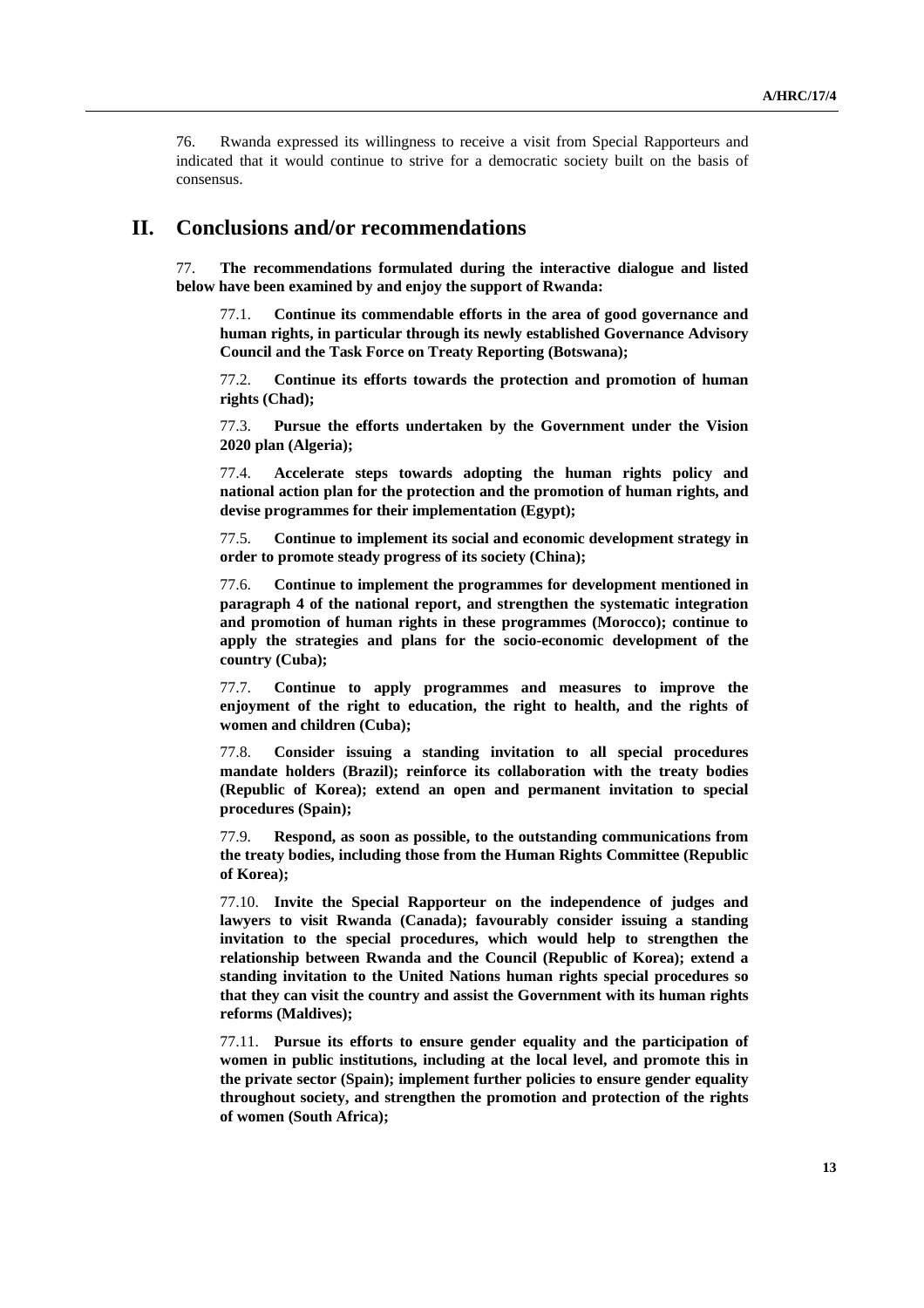77.12. **Further cooperate with the international community in holding accountable those responsible for violations against human rights and humanitarian law (Brazil);** 

77.13. **Re-strengthen the guarantees of independence of the High Media Council and clarify its mandate so as to distinguish protection of freedom of the press from its functions as media regulator (Canada);** 

77.14. **Ensure all human rights activists operating in the country, including individuals cooperating with United Nations human rights mechanisms, are spared harassment and intimidation (Slovakia); further address the agenda of social economic development, focusing especially on the poverty reduction program with the active support of the international community, in order to contribute further to achievements of human rights (Cambodia);** 

77.15. **Continue to consolidate the progress already achieved in the area of improving living conditions, and strengthen human rights protection (Niger); ensure that the objectives of initiatives such as Vision 2020 and the Economic Development and Poverty Reduction Strategy are attained, and that efforts to build a more stable and prosperous Rwanda continue (Indonesia); identify priority areas and engage in international cooperation programmes to eradicate extreme poverty and ensure food security (Egypt); continue with the implementation of its development and poverty-reduction policy, strengthen international cooperation, and make greater efforts to reduce poverty (China);** 

77.16. **Continue to focus on maternal and child health (Singapore);** 

77.17. **Continue efforts to enlarge access to treatment (of HIV/AIDS and malaria) (Turkey);** 

77.18. **Continue its efforts with regard to universal primary education and abolishing school fees, including the promotion of the Nine-Year Basic Education programme (Singapore); request support from the international community for its education policy, in particular the One Laptop Per Child programme, and for consolidating protection of the most vulnerable social groups, in particular the implementation of the national programme for childhood (Niger);2**

77.19. **Secure greater investment in the education sector, without delay, in order to achieve the Education for All goal by 2015 (Sri Lanka); continue to seek development and technical assistance for capacity-building from development partners, with a view to finding solutions to the identified challenges militating against the fulfilment of its commitments (Nigeria); request technical and financial assistance from partners and specialized United Nations agencies (with regard to demographic growth, poverty reduction, protection of the informal sector and the environment) (Mauritania); avail itself of the technical assistance and capacity-building support provided by OHCHR (Burkina Faso); consider seeking further targeted technical assistance from United Nations agencies towards achieving its human rights obligations (Botswana);** 

<sup>&</sup>lt;sup>2</sup> The recommendation made during the interactive dialogue read, "That the international community support Rwanda's education policy, in particular the Program called 'One computer per child' and provide support in consolidating the protection of the most vulnerable social groups, in particular the implementation of the national program for childhood (Niger)".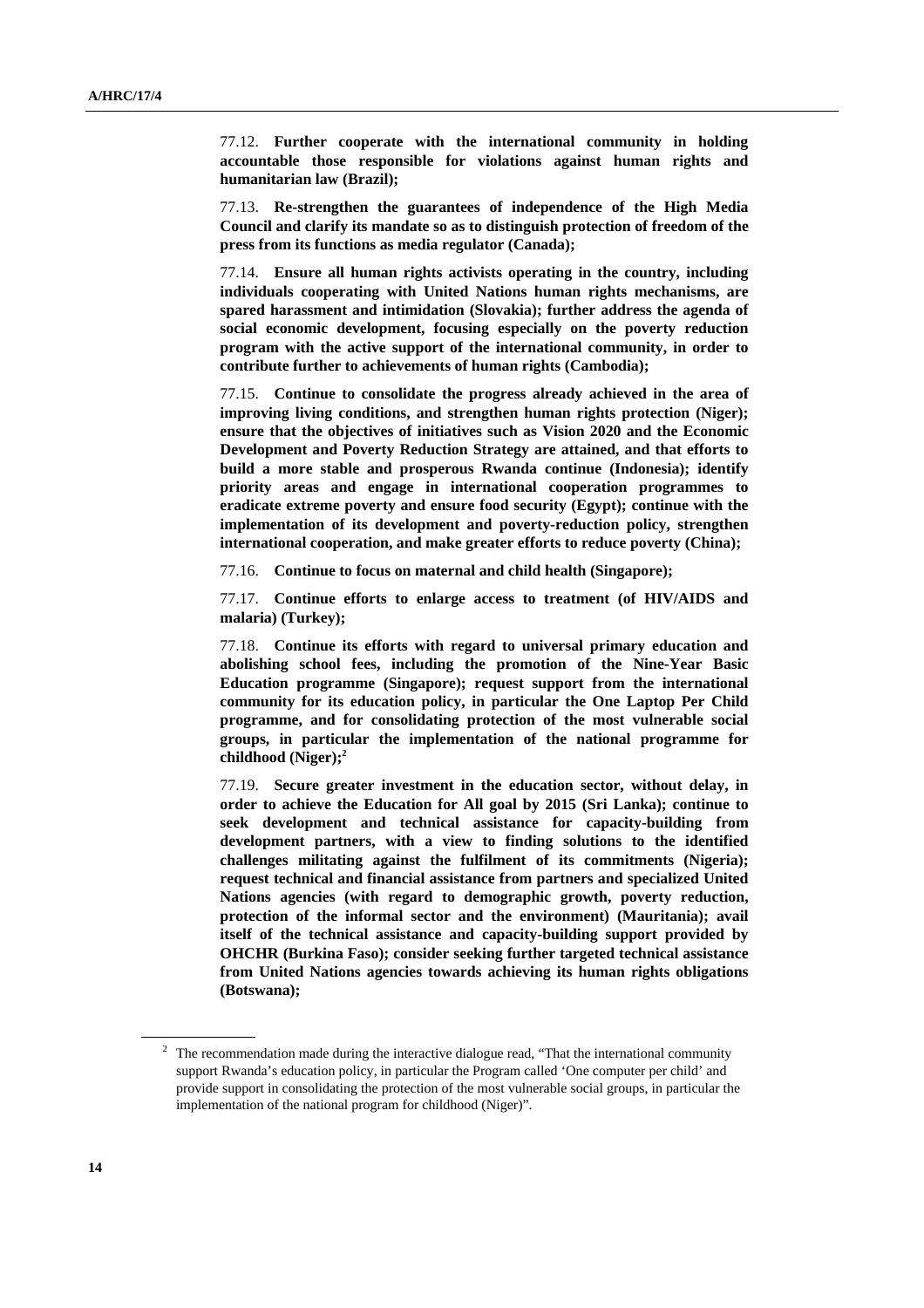78. **The following recommendations enjoy the support of Rwanda, which considers that they have already been implemented:** 

78.1. **Ratify CERD (Maldives);** 

78.2. **Continue and even accelerate its law review process and ensure that all gender and other discriminatory provisions in the legislation are repealed (Slovenia);** 

78.3. **Provide the National Commission for Human Rights with human and material resources (Algeria); provide sufficient human and financial resources to the National Commission for Human Rights, so as to enable the Commission to carry out its mandate more effectively (Malaysia);** 

78.4. **Design plans and strategies to ensure sustainability in protecting the rights of women and children (Egypt);** 

78.5. **Create a comprehensive policy on the rights of the child (Hungary);** 

78.6. **Accelerate the process of legal reform and ensure that all discriminatory provisions in the legislation, especially those regarding women, are abrogated (Morocco); continue its efforts to improve the guarantees on the rights of women through the revision of all discriminatory laws (Burkina Faso);** 

78.7. **Continue to address the issue of gender discrimination (Japan); explicitly prohibit discrimination against women, in line with the provisions of the Convention on the Elimination of All Forms of Discrimination against Women (Hungary);** 

78.8. **Set up prevention, repression and assistance mechanisms to help victims to fight sexual and domestic violence, as well as all types of discrimination against women (France); adopt policies aimed at promoting women's rights and combating domestic and sexual violence (Brazil); adopt a national strategy to fight all forms of violence against women (Moldova);** 

78.9. **Introduce legislation explicitly prohibiting corporal punishment and promote alternative, non-violent forms of discipline (Azerbaijan);** 

78.10. **End solitary confinement sentences and ensure that those sentenced to life imprisonment benefit from the United Nations Standard Minimum Rules for the Treatment of Prisoners, and adopt urgent measures against overcrowding; (United Kingdom); in line with the Human Rights Committee, put an end to sentences of solitary confinement, and ensure that persons sentenced to life imprisonment benefit from the safeguards of the United Nations Standard Minimum Rules for the Treatment of Prisoners (Italy);** 

78.11. **Ensure, with effective measures, the demobilization of all child soldiers and secure their rehabilitation and social integration (Slovenia);** 

78.12. **Open television broadcasting frequencies to private providers (Austria);** 

78.13. **Ensure that the good practice of the "high rate of female parliamentary representation" is materialized through enhanced women's participation in decision-making in the country (Indonesia);** 

78.14. **Further strengthen efforts to increase the participation of women in decision-making posts, in particular at the local level (Azerbaijan);** 

79. **The following recommendations enjoy the support of Rwanda, which considers that they are in the process of being implemented:**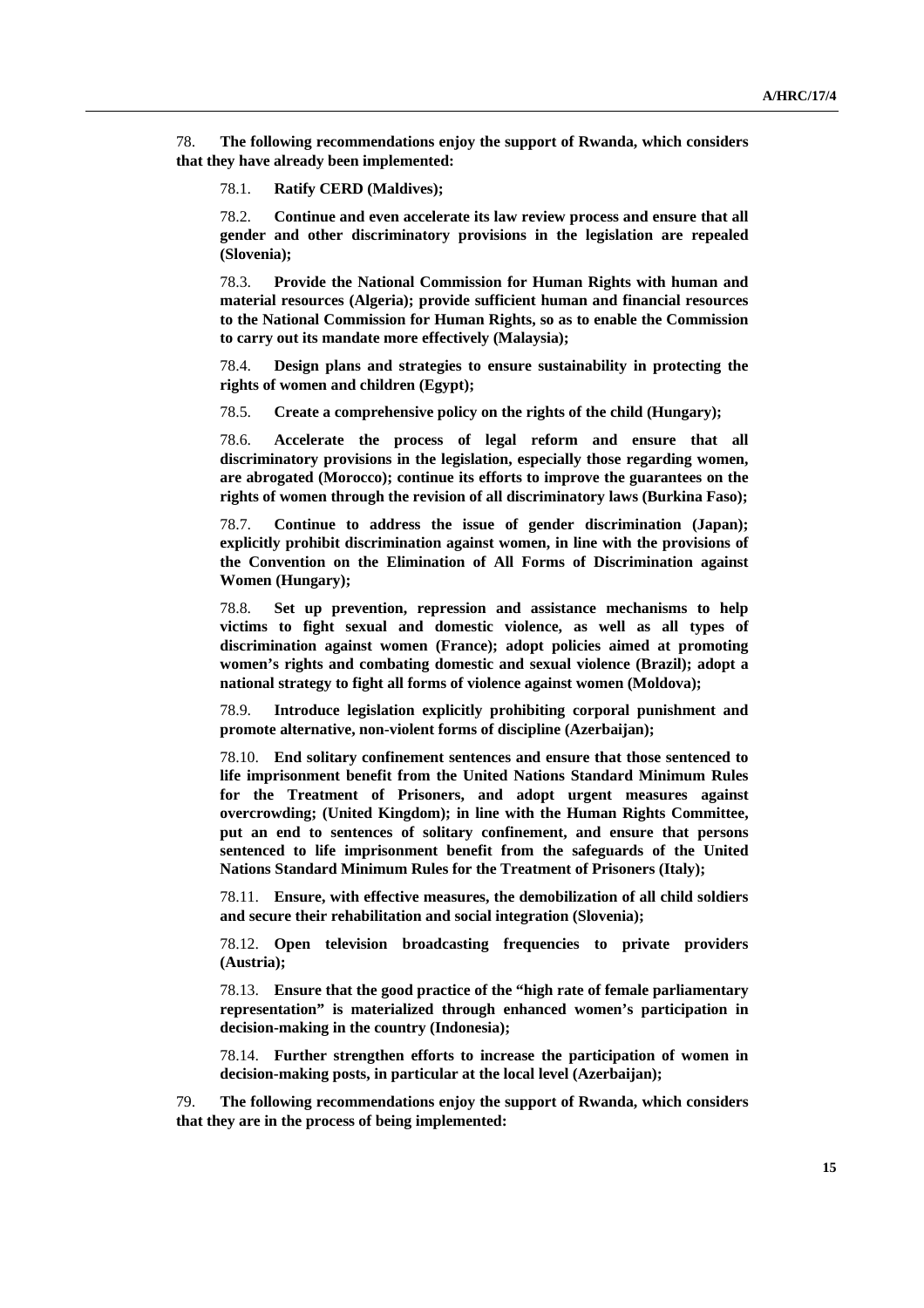79.1. **Ratify the Optional Protocol to the Convention against Torture (OP-CAT) and ICCPR-OP 1 (Hungary); sign and ratify the Optional Protocol to ICESCR, ICCPR-OP 1, OP-CAT and the International Convention for the Protection of All Persons from the Enforced Disappearance (CED) (Spain); consider ratifying outstanding international human rights instruments, and update domestic legislation to be in line with the provisions of those international treaties (South Africa); consider ratifying OP-CAT (Azerbaijan); ratify OP-CAT and thereby allow country visits (Germany); become party to OP-CAT and establish an official national preventive mechanism (Maldives); ratify and implement in national law the outstanding core international human rights treaties, in particular OP-ICESCR and CED (Netherlands); sign, ratify and incorporate into national legislation key human rights treaties, such as ICCPR-OP 1, OP-CAT and CED (Sweden);** 

79.2. **Respond to all the cases submitted by the Working Group on Enforced or Involuntary Disappearances, sign and ratify CED, and fully recognize the competency of the Committee (France);** 

79.3. **Accelerate the revision of the Genocide Ideology Law by precisely defining the crime in line with international standards, and ensuring that intention, assistance and incitement to genocide are clearly stated in the definition (Switzerland); review the definition of "genocide ideology" in the homonymous 2008 law so that it allows for diversity of opinion (Austria); review the 2008 Genocide Ideology Law and other related laws to bring them in line with international standards through a more precise and restrictive definition of the crime, including a clear statement of intent to commit, assist or incite genocide (Italy); continue the review of genocide ideology and related laws, and rigorously apply the provisions of article 20 of ICCPR by taking strictly necessary and proportionate measures (Belgium);** 

79.4. **Ensure the law relating to the punishment of the crime of "genocide ideology" is not manipulated or interpreted in a manner that restricts the responsible exercise of the freedom of opinion, expression or association (Australia); specify the definition and legal scope of the term "divisionism" and revise Law 18/2008 punishing the crime of "genocide ideology" in order to prevent its abuse for political or partisan purposes (Canada);** 

79.5. **Accelerate the legal reform process in order to ensure that all discriminatory provisions in the legislation are abolished (Moldova);** 

79.6. **Adopt new measures to find a solution to the problem of overcrowding in prisons (Algeria); strengthen measures taken within the reform policies to make the prison system more humane, in particular through training of personnel and improved prison administration (Morocco); separate convicted offenders from pretrial detainees (Austria);** 

79.7. **Pursue justice-system reforms, in particular with regard to strengthening the independence of the judiciary with focus on eliminating corruption and political interference (Slovakia); adopt measures to strengthen the independence of the judiciary and guard against corruption and political interference (United States); continue reforms of the justice system, in particular measures to strengthen the independence of the judiciary and reinforce witness protection (Austria); continue to reform the justice system to enhance the independence of the judiciary and improve witness protection (Australia); continue the reform of the judiciary in order to give more**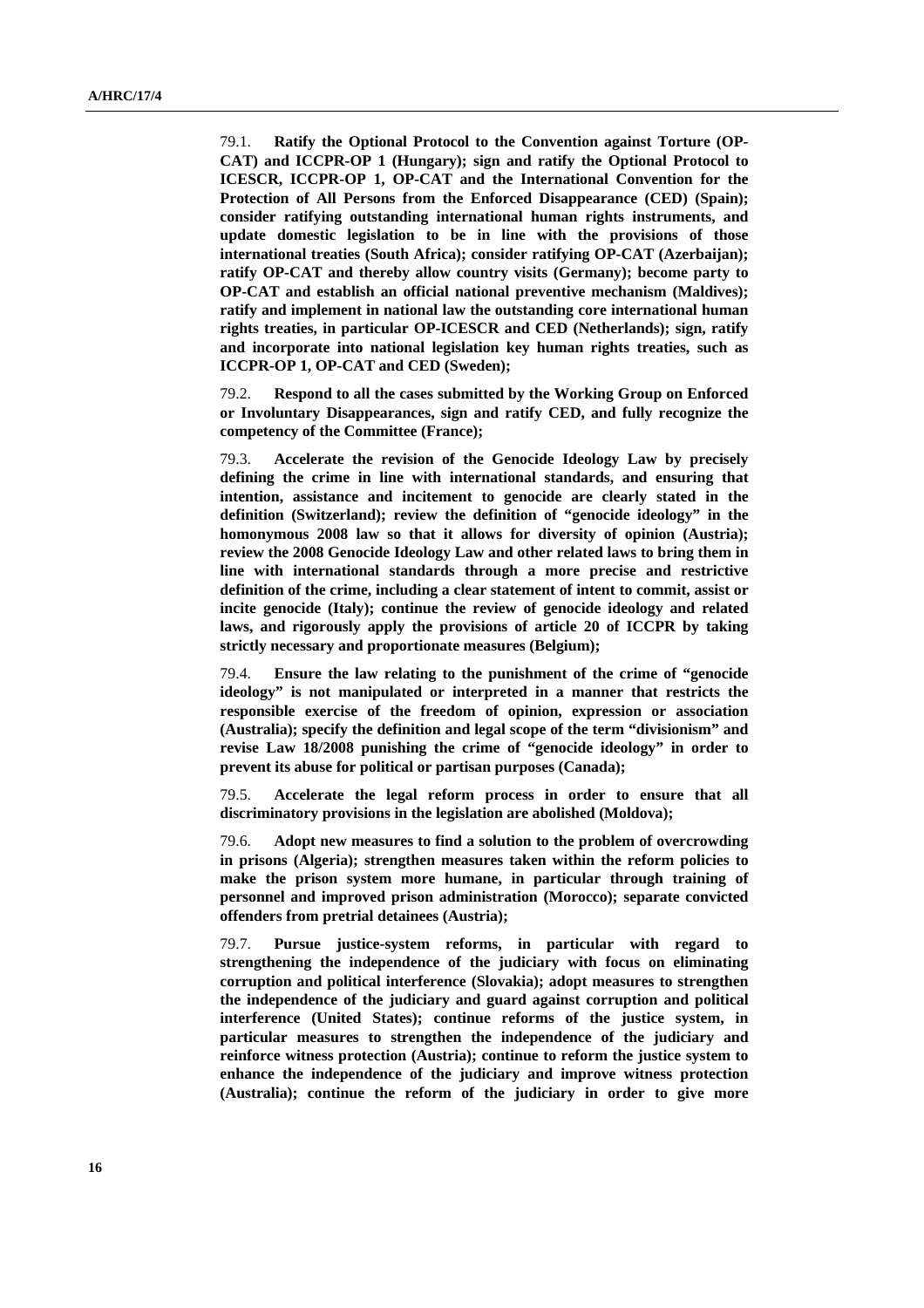**independence to the justice system, and improve the witness protection system (Switzerland);** 

79.8. **End the** *gacaca* **court system as soon as possible, noting the stated deadline of February 2010 (United Kingdom); address alleged miscarriages of justice in the** *gacaca* **trials through the formal court system (Australia); strive to further enhance and share its experiences regarding the role of traditional institutions in dispensing justice and reconciliation (Ethiopia);** 

79.9. **Continue the legal reform process, including the incorporation of a plan of action to ensure access to justice by poor people and vulnerable groups, in particular women and children (Cambodia); ensure free legal assistance for underprivileged citizens (Slovakia);** 

79.10. **Continue efforts to guarantee freedom of expression, while safeguarding against its abuse (Singapore); review existing restrictions on freedom of expression, participation in the political process and the media, and amend or abolish any undue or excessive restrictions which may exist (Japan); examine the media regulation system and eliminate all provisions that may hinder the freedom of expression (Chile);** 

79.11. **Ensure freedom of expression, including by protecting journalists and human rights defenders from intimidation and aggression (Brazil);** 

79.12. **Review the 2009 Media Law in conformity with international standards, reform the High Media Council in order to strengthen its credibility and independence, and conduct impartial investigations into the cases of harassment and intimidation of journalists (Italy); continue to amend the 2009 Media Law and undertake independent and credible investigation and prosecution in cases of clear harassment (Netherlands);** 

79.13. **Take effective steps to review and improve the laws unduly restricting freedom of expression, press and association, and prevent authorities from violating these rights (Sweden); take all necessary measures to ensure freedom of expression and the right to participate in political and public affairs by journalists, based on the provisions of the ICCPR (Belgium);** 

79.14. **Review and possibly amend media legislation, in particular the 2009 Media Law, in order to lift undue restrictions on journalists (Austria);** 

79.15. **Amend the 2009 Media Law to comply with its international obligations, with particular focus on removing unjustified interference with the right to freedom of expression (Slovakia);** 

79.16. **Ensure that journalists are not harassed or intimidated (Austria);** 

79.17. **Continue the open and critical dialogue initiated immediately following the presidential election in August 2010, which addresses the opening up of the "political space", progress in human rights, and freedom of the media and press (Germany);** 

79.18. **Promote multilingualism, in particular in the educational system, in line with the Constitution (Chile);** 

79.19. **Further the process of ensuring free secondary education in order to guarantee access to education for all young persons (Burundi);** 

79.20**. Adopt measures aimed at reducing poverty in the Batwa community, and its full integration in society (Chile);**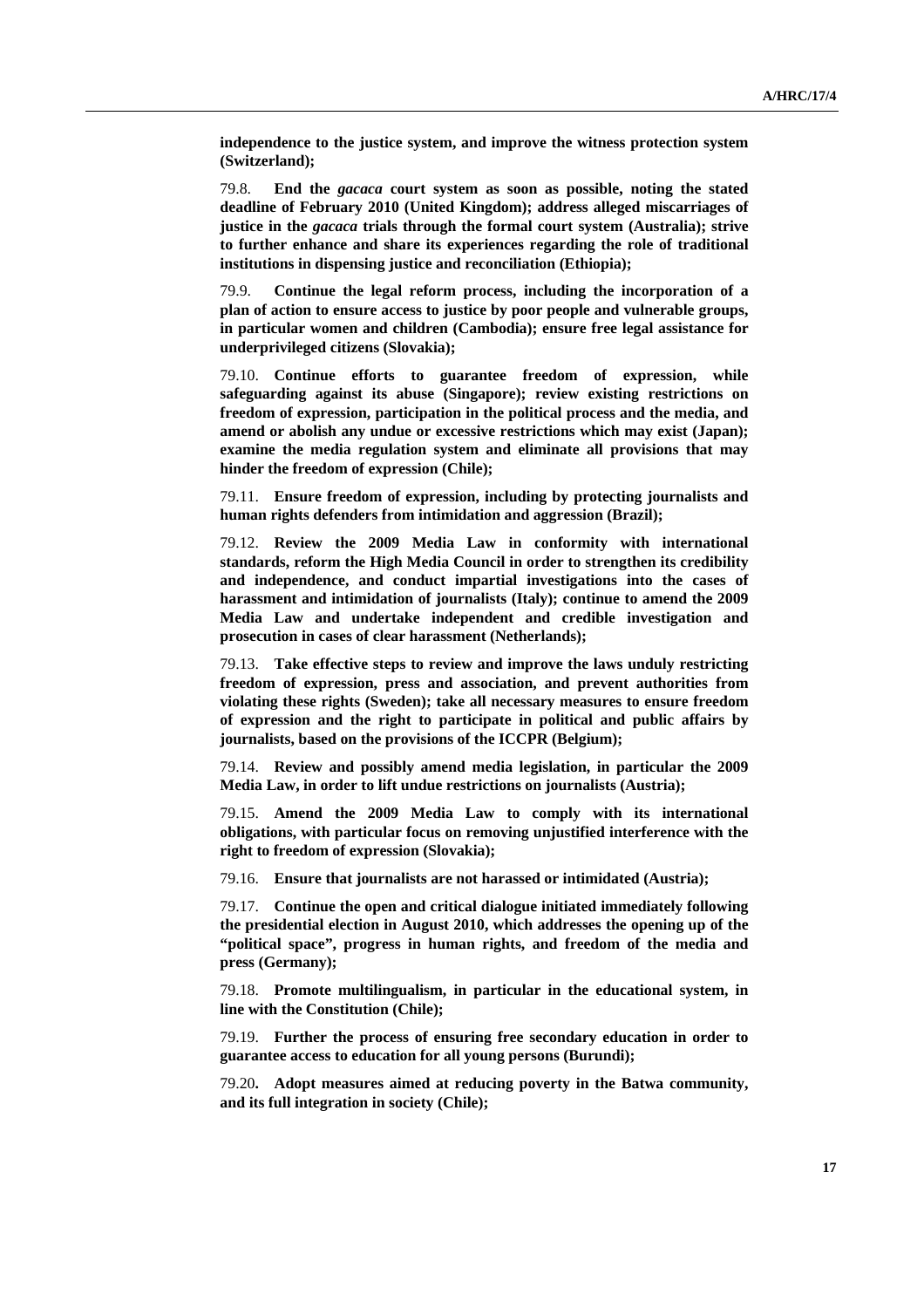79.21. **Respond effectively to the request for information by the Human Rights Committee in 2009 regarding the follow-up given to the recommendations related to forced disappearances, assassinations, summary and extrajudicial executions, and life sentences in isolation cells (Spain);** 

80. **The following recommendations will be examined by Rwanda, which will respond in due course, but no later than the seventeenth session of the Human Rights Council in June 2011. The responses will be included in the outcome report adopted by Council at its seventeenth session:**

80.1. **Make the law on NGOs more flexible, in particular by abolishing the annual registration requirement (Switzerland);**

80.2. **Urgently reform legislation on the registration of political parties so as to favour the creation of a political sphere that guarantees pluralism for all political parties, further to articles 25 and 26 of ICCPR( Spain);**

80.3. **Abrogate any provisions of defamation in criminal law, and replace them by appropriate provisions under civil law (Canada);**

80.4. **Urgently investigate cases of arbitrary arrest and detention, including those which may constitute enforced disappearances (Sweden);**

80.5. **Decriminalize press offenses, and reform or repeal the Media Law, which limits the freedom of press (United States);**

80.6. **Remove restrictions related to the activities of journalists, in particular the obligation to register and the high level of qualification required to establish a newspaper, and ensure journalists, in particular those known for their critical position vis-à-vis the Government, the liberty to practice their profession, carry out investigations, and publish the results thereof, without reprisals (Switzerland); conduct investigations into the acts of intimidation or aggression towards journalists who criticize the Government, and guarantee that any restriction to the exercise of their profession is compatible with the provisions of ICCPR (Poland); ensure that allegations of harassment of journalists are investigated, that perpetrators are punished, and the independent media are free from unjustified restrictions (United Kingdom);** 

80.7. **Take immediate action to allow journalists, political activists and human rights defenders, including those critical of the Government, to exercise their right to freedom of expression and opinion without threats and harassment, and urgently investigate all reports of human rights abuses, and ensure that those responsible are held accountable (Sweden);**

80.8. **Ensure freedom of the press, and reply to the concerns raised by the experts of the Human Rights Committee in their 2009 report (France);**

80.9. **Lift de jure and de facto restrictions on political parties to allow for genuine political participation and dialogue (Austria); investigate allegations of manipulation and abuse concerning the registration of political parties (Canada); treat all political parties on an equal footing and offer them equal opportunities in line with articles 25 and 26 of ICCPR, including through a transparent and impartial party-registration process (United Kingdom); remove all existing restrictions on political activities and ensure that political parties and political activists can carry out their legitimate activities on an equal footing, without fear of reprisals or prosecution (Slovakia);** 

80.10. **Ensure full respect for freedom of association, by lifting restrictions that limit the free exercise thereof (France);**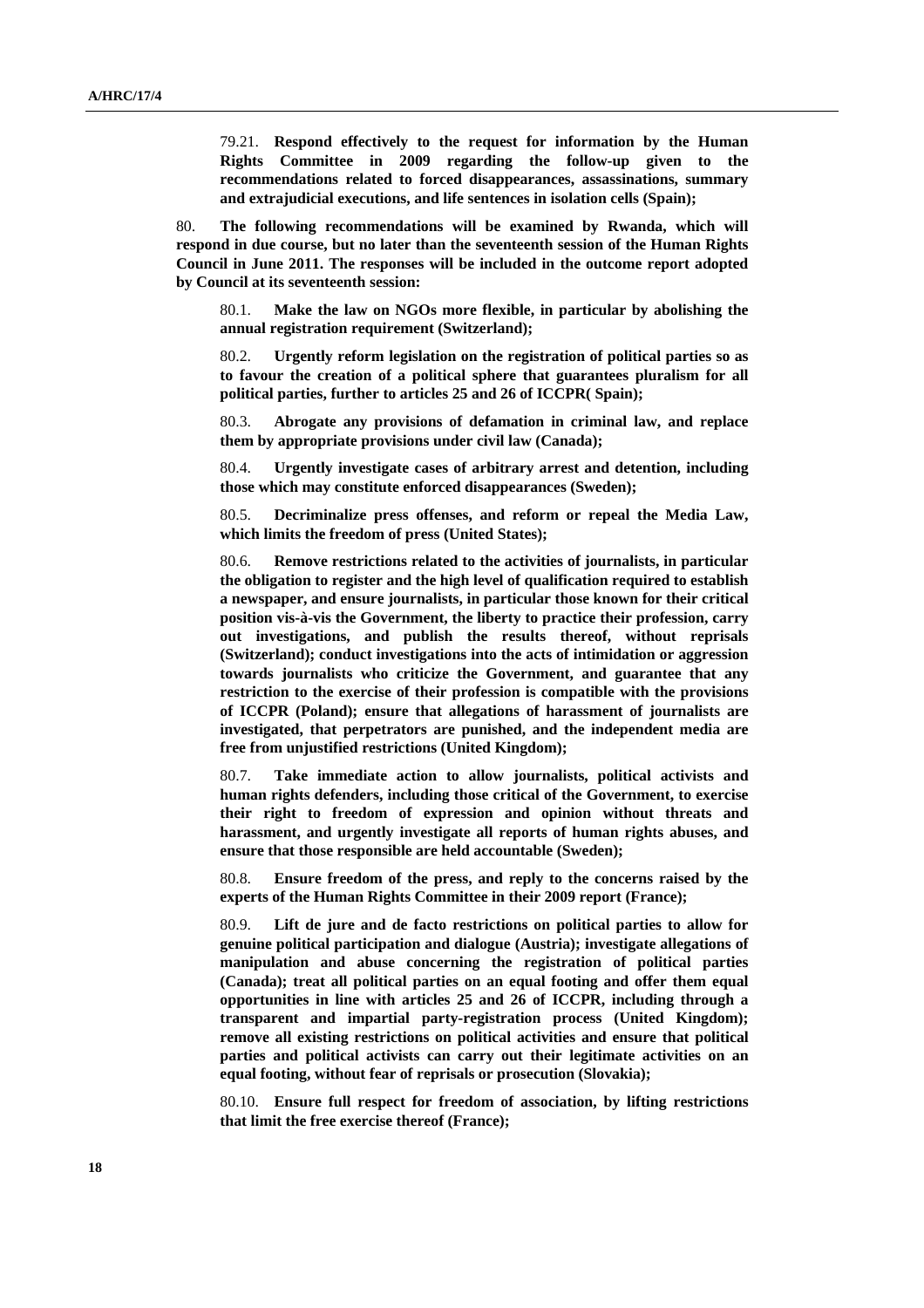80.11. **Give more freedom to the Rwandan media and human rights activists to operate and engage constructively with decision makers (Indonesia);** 

80.12. **Ensure that NGOs involved in defending human rights can carry out their activities without hindrance (Spain);**

80.13. **Remove all obstacles to the registration and freedom of operation of all political parties and NGOs (Poland);**

80.14. **Ease burdensome registration requirements for human rights NGOs (Slovakia); reduce burdensome registration and renewal processes for NGOs in the country (United States);**

80.15. **Adopt concrete measures to avoid discrimination and protect the rights of the Batwa community and other minorities, as well as request technical assistance from the United Nations to identify their basic social needs (Spain);** 

80.16. **Further ensure that the country's religious minorities are able to freely practice their respective beliefs (United States);** 

81. **The following recommendations did not enjoy the support of Rwanda:**

81.1. **Ensure that children under the age of 18 are not recruited into any armed group on the national territory (Slovenia); prohibit child recruitment into local defence forces or into any armed group (Hungary);** 

81.2. **Take concrete measures to address the problem of human trafficking, including by tackling the root causes, introducing effective prevention measures, timely prosecution and punishment of traffickers, and providing protection and support to victims (Malaysia);**

81.3. **Intensify measures to improve access by minority groups and indigenous people to basic social services, such as health, education, employment, and occupation (Malaysia);**

82. **Rwanda considers the above recommendations as either not applicable or irrelevant.** 

83. **All conclusions and/or recommendations contained in the present report reflect the position of the submitting State(s) and/or the State under review. They should not be construed as having been endorsed by the Working Group as a whole.**

### **III. Voluntary pledges and commitments**

84. Rwanda pledges to provide one cow to every poor family, in order to improve living conditions and to construct decent houses for all vulnerable and marginalized people. Rwanda commits to universal health insurance for all and to provide legal aid to all vulnerable and poor people.